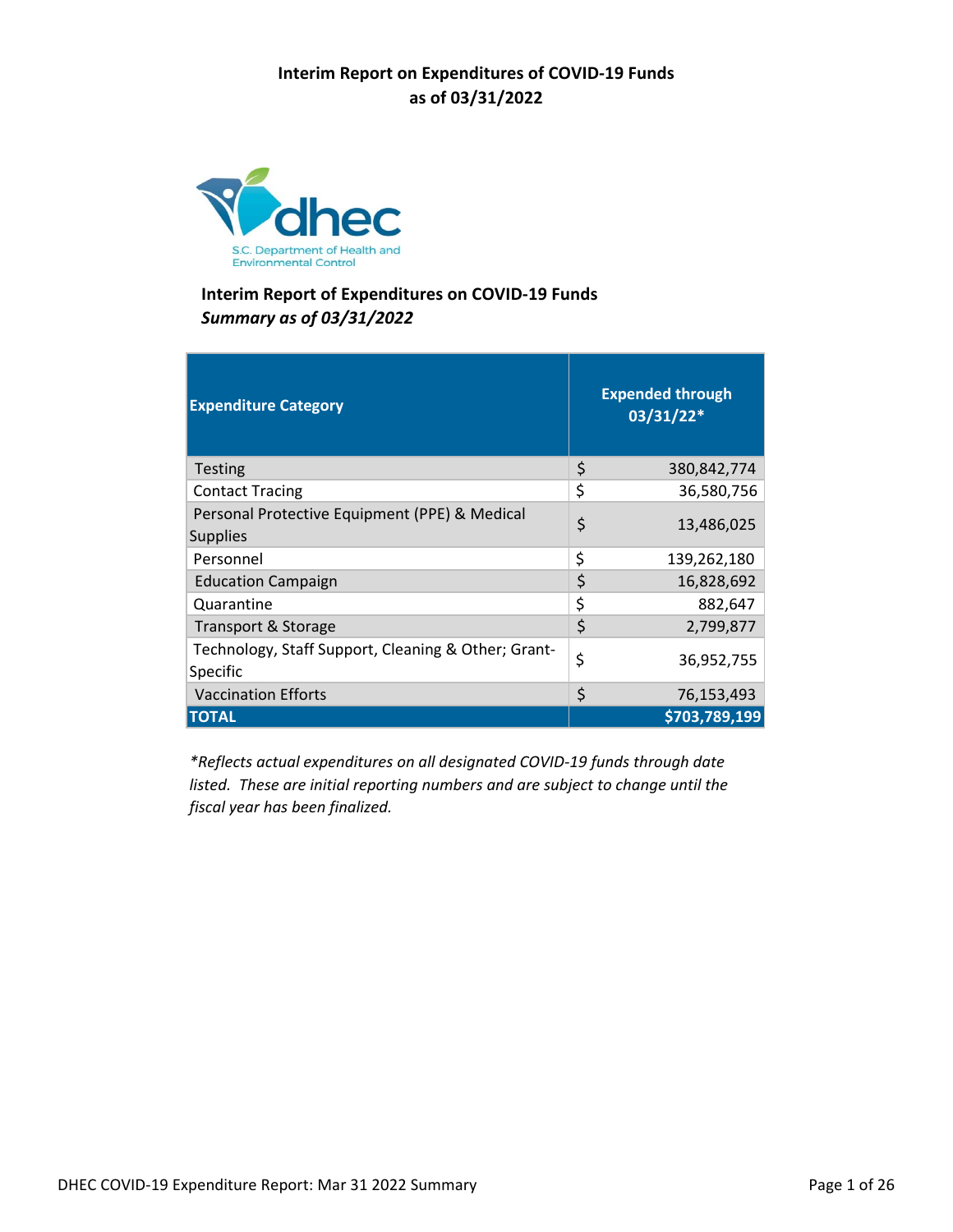## **COVID‐19 General Funds**

| <b>Fund Title:</b>       | <b>COVID Response Fund (Act 116)</b> | <b>Category</b>                     | <b>Expended</b> |
|--------------------------|--------------------------------------|-------------------------------------|-----------------|
| <b>Federal Source:</b>   | n/a                                  | <b>Testing</b>                      | 1,602,073       |
| Date Received:           | 3/19/2020                            | <b>Contact Tracing</b>              | 5,466           |
| <b>Date Expiring</b>     | n/a                                  | Personal Protective Equipment (PPE) | 560,439         |
|                          |                                      | & Medical Supplies                  |                 |
| <b>SCEIS Fund/Grant:</b> | 31050000 / Not Relevant              | Personnel                           | 1,946,734       |
| <b>Purpose:</b>          | Funds provided by the General        | <b>Education Campaign</b>           | 1,804,561       |
|                          | Assembly necessary for the           | Quarantine                          | 274,557         |
|                          | health, safety and welfare of the    | Transport & Storage                 | 91,768          |
|                          | public in response to the COVID-     | Technology, Staff Support, Cleaning | 5,030,057       |
|                          | 19 pandemic                          | & Other; Grant-Specific             |                 |
|                          |                                      | <b>Vaccination Efforts</b>          | 1,513,648       |
|                          |                                      | <b>TOTAL</b>                        | 12,829,303      |

**Total Award** 45,000,000 **Balance: 32,170,697** 

| <b>Fund Title:</b>       | <b>COVID Contingency Fund (Act 2)</b> | <b>Category</b>                     | <b>Expended</b> |
|--------------------------|---------------------------------------|-------------------------------------|-----------------|
| <b>Federal Source:</b>   | n/a                                   | <b>Testing</b>                      | 1,677,703       |
| Date Received:           | 2/19/2021                             | <b>Contact Tracing</b>              |                 |
|                          | n/a                                   | Personal Protective Equipment (PPE) |                 |
| <b>Date Expiring</b>     |                                       | & Medical Supplies                  |                 |
| <b>SCEIS Fund/Grant:</b> | 31060000 / Not Relevant               | Personnel                           |                 |
| <b>Purpose:</b>          | Funds provided by the General         | <b>Education Campaign</b>           |                 |
|                          | Assembly necessary for the            | Quarantine                          |                 |
|                          | health, safety and welfare of the     | <b>Transport &amp; Storage</b>      |                 |
|                          | public in response to the COVID-      | Technology, Staff Support, Cleaning |                 |
|                          | 19 pandemic                           | & Other; Grant-Specific             |                 |
|                          |                                       | <b>Vaccination Efforts</b>          |                 |
|                          |                                       | <b>TOTAL</b>                        | 1,677,703       |

**Total Award** 63,000,000 **Balance: 61,322,297**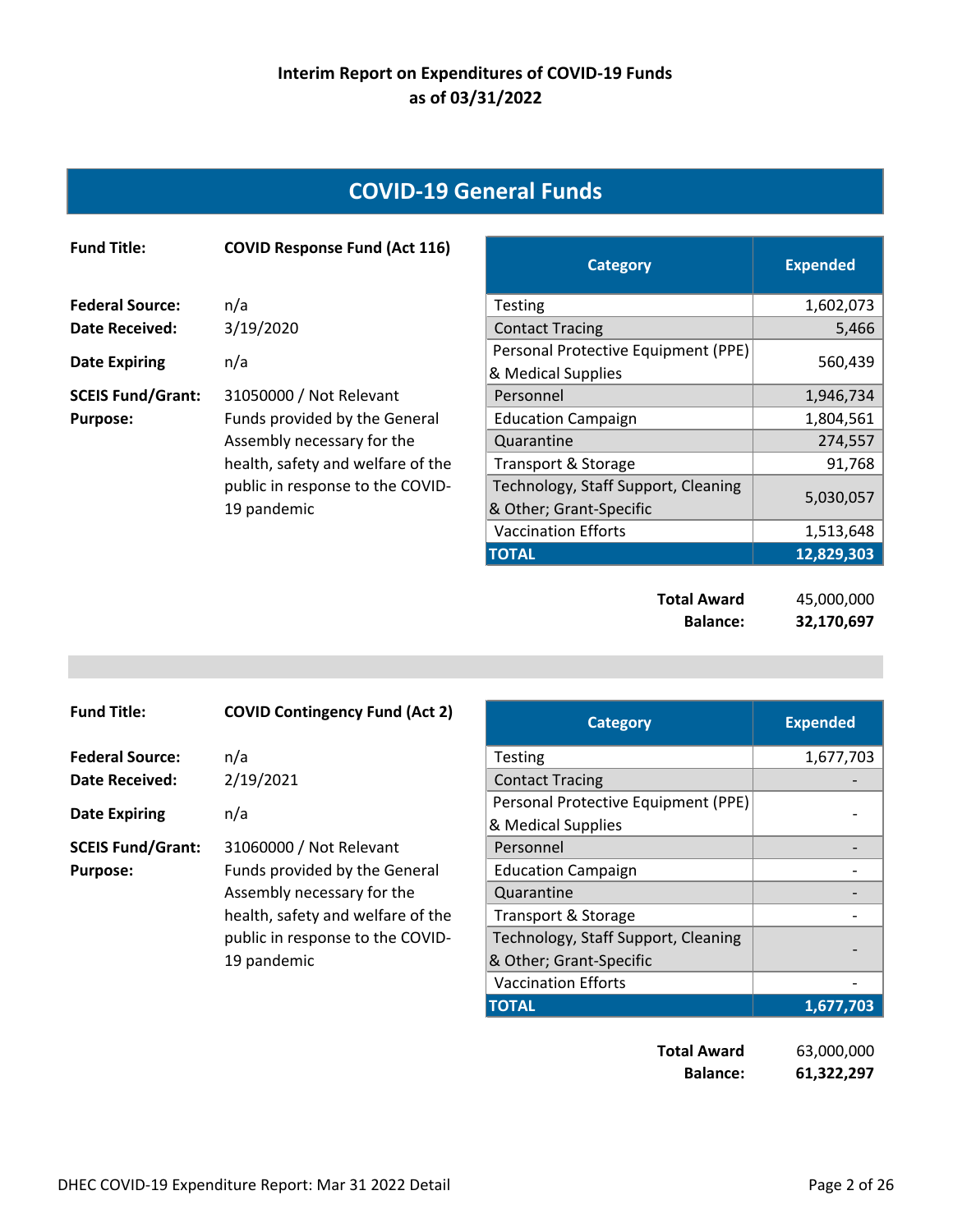| 41,058,154<br><b>Testing</b><br><b>Federal Source:</b><br><b>CRF</b><br>6,768,876<br><b>Contact Tracing</b><br>6/23/2020<br>Personal Protective Equipment (PPE)<br><b>Date Received:</b><br>8,118,947<br>& Medical Supplies<br>12/30/2020<br>Personnel<br>45,447,370<br><b>Date Expiring</b><br>4,399,115<br>51C10000/J0401CARES20<br><b>Education Campaign</b><br>Supports ongoing testing in the state.<br>281,567<br>Quarantine<br><b>Purpose:</b><br>Of the \$115M* awarded as part of<br>141,549<br>Transport & Storage<br>the SCCARES program, \$15M was<br>Technology, Staff Support, Cleaning<br>3,268,190<br>spent by other entities to enhance<br>& Other; Grant-Specific<br>testing. DHEC has submitted invoices<br>for the remaining CRF balance.<br>14,298<br><b>Vaccination Efforts</b><br><b>TOTAL</b><br>109,498,067 | <b>Grant Title:</b>      | <b>SCCARES Act</b><br><b>Coronavirus Relief Funds</b> | <b>Category</b> | <b>Expended</b> |
|--------------------------------------------------------------------------------------------------------------------------------------------------------------------------------------------------------------------------------------------------------------------------------------------------------------------------------------------------------------------------------------------------------------------------------------------------------------------------------------------------------------------------------------------------------------------------------------------------------------------------------------------------------------------------------------------------------------------------------------------------------------------------------------------------------------------------------------|--------------------------|-------------------------------------------------------|-----------------|-----------------|
|                                                                                                                                                                                                                                                                                                                                                                                                                                                                                                                                                                                                                                                                                                                                                                                                                                      |                          |                                                       |                 |                 |
|                                                                                                                                                                                                                                                                                                                                                                                                                                                                                                                                                                                                                                                                                                                                                                                                                                      |                          |                                                       |                 |                 |
|                                                                                                                                                                                                                                                                                                                                                                                                                                                                                                                                                                                                                                                                                                                                                                                                                                      |                          |                                                       |                 |                 |
|                                                                                                                                                                                                                                                                                                                                                                                                                                                                                                                                                                                                                                                                                                                                                                                                                                      |                          |                                                       |                 |                 |
|                                                                                                                                                                                                                                                                                                                                                                                                                                                                                                                                                                                                                                                                                                                                                                                                                                      | <b>SCEIS Fund/Grant:</b> |                                                       |                 |                 |
|                                                                                                                                                                                                                                                                                                                                                                                                                                                                                                                                                                                                                                                                                                                                                                                                                                      |                          |                                                       |                 |                 |
|                                                                                                                                                                                                                                                                                                                                                                                                                                                                                                                                                                                                                                                                                                                                                                                                                                      |                          |                                                       |                 |                 |
|                                                                                                                                                                                                                                                                                                                                                                                                                                                                                                                                                                                                                                                                                                                                                                                                                                      |                          |                                                       |                 |                 |
|                                                                                                                                                                                                                                                                                                                                                                                                                                                                                                                                                                                                                                                                                                                                                                                                                                      |                          |                                                       |                 |                 |
|                                                                                                                                                                                                                                                                                                                                                                                                                                                                                                                                                                                                                                                                                                                                                                                                                                      |                          |                                                       |                 |                 |

**Total Award\*** 109,498,067 **Balance:** 0

| <b>Grant Title:</b>      | <b>DHEC Internal Accounting Fund -</b><br><b>S400</b> | <b>Category</b>                     | <b>Expended</b> |
|--------------------------|-------------------------------------------------------|-------------------------------------|-----------------|
|                          |                                                       | <b>Testing</b>                      | 1,295,166       |
| <b>Federal Source:</b>   | <b>Agency Fund</b>                                    | <b>Contact Tracing</b>              | 2,118,883       |
| Date Received:           | NA.                                                   | Personal Protective Equipment (PPE) |                 |
|                          |                                                       | & Medical Supplies                  | 289,788         |
| <b>Date Expiring</b>     | NA                                                    | Personnel                           | 687,428         |
| <b>SCEIS Fund/Grant:</b> | 34720003 / J0403S400000                               | <b>Education Campaign</b>           | 2,137,770       |
| <b>Purpose:</b>          | Internal fund used to support                         | Quarantine                          | 150,465         |
|                          | response costs.                                       | Transport & Storage                 | 343,380         |
|                          |                                                       | Technology, Staff Support, Cleaning |                 |
|                          |                                                       | 0. Othor: Crant Cnocific            | 1,896,336       |

| <b>Accounting Fund -</b><br>S400 | <b>Category</b>                     | <b>Expended</b> |
|----------------------------------|-------------------------------------|-----------------|
|                                  | <b>Testing</b>                      | 1,295,166       |
|                                  | <b>Contact Tracing</b>              | 2,118,883       |
|                                  | Personal Protective Equipment (PPE) | 289,788         |
|                                  | & Medical Supplies                  |                 |
|                                  | Personnel                           | 687,428         |
| 103S400000                       | <b>Education Campaign</b>           | 2,137,770       |
| sed to support                   | Quarantine                          | 150,465         |
|                                  | Transport & Storage                 | 343,380         |
|                                  | Technology, Staff Support, Cleaning |                 |
|                                  | & Other; Grant-Specific             | 1,896,336       |
|                                  | <b>Vaccination Efforts</b>          | 1,862,494       |
|                                  | <b>TOTAL</b>                        | 10,781,711      |

**Total Award** 

**Balance** (10,781,711)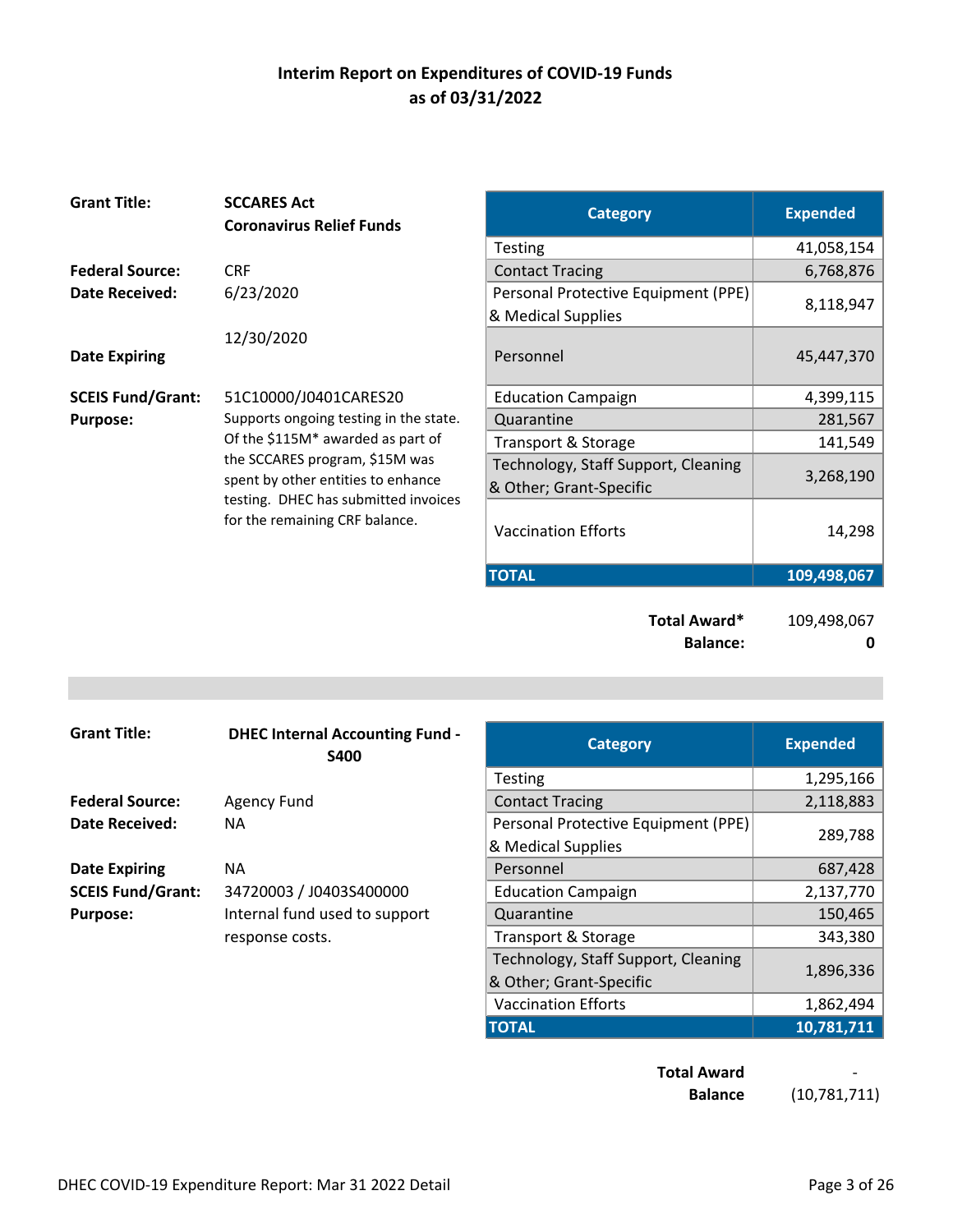| <b>Grant Title:</b>      | <b>SCDHEC's Public Health Crisis</b><br><b>Response Grant</b> | <b>Category</b>                     | <b>Expended</b> |
|--------------------------|---------------------------------------------------------------|-------------------------------------|-----------------|
| <b>Federal Source:</b>   | <b>CPRSA</b>                                                  | <b>Testing</b>                      | 3,098,411       |
| Date Received:           | 3/16/2020                                                     | <b>Contact Tracing</b>              |                 |
|                          |                                                               | Personal Protective Equipment (PPE) |                 |
| <b>Date Expiring</b>     | 3/15/2022                                                     | & Medical Supplies                  | 3,569,377       |
| <b>SCEIS Fund/Grant:</b> | 51C30000 / J0401H120V19                                       | Personnel                           |                 |
| <b>Purpose:</b>          | Funds to carry out surveillance,                              | <b>Education Campaign</b>           |                 |
|                          | epidemiology, laboratory                                      | Quarantine                          |                 |
|                          | capacity, infection control,                                  | Transport & Storage                 | 1,711,410       |
|                          | mitigation, communications, and                               | Technology, Staff Support, Cleaning | 229,416         |
|                          | other preparedness and response                               | & Other; Grant-Specific             |                 |
|                          | activities                                                    | <b>TOTAL</b>                        | 8,608,615       |

| <b>SCDHEC's Public Health Crisis</b><br><b>Response Grant</b> | <b>Category</b>                     | <b>Expended</b> |
|---------------------------------------------------------------|-------------------------------------|-----------------|
| CPRSA                                                         | <b>Testing</b>                      | 3,098,411       |
| 3/16/2020                                                     | <b>Contact Tracing</b>              |                 |
| 3/15/2022                                                     | Personal Protective Equipment (PPE) | 3,569,377       |
|                                                               | & Medical Supplies                  |                 |
| 51C30000 / J0401H120V19                                       | Personnel                           |                 |
| Funds to carry out surveillance,                              | <b>Education Campaign</b>           |                 |
| epidemiology, laboratory                                      | Quarantine                          |                 |
| capacity, infection control,                                  | Transport & Storage                 | 1,711,410       |
| mitigation, communications, and                               | Technology, Staff Support, Cleaning | 229,416         |
| other preparedness and response                               | & Other; Grant-Specific             |                 |
| activities                                                    | TOTAL                               | 8,608,615       |
|                                                               |                                     |                 |

| <b>Total Award</b> | 8,926,133 |
|--------------------|-----------|
| <b>Balance:</b>    | 317,518   |

| <b>Grant Title:</b>      | CK19-1904 Epidemiology and<br><b>Laboratory Capacity (ELC): CARES</b> | <b>Category</b>                     | <b>Expended</b> |
|--------------------------|-----------------------------------------------------------------------|-------------------------------------|-----------------|
|                          |                                                                       | <b>Testing</b>                      | 3,756,1         |
| <b>Federal Source:</b>   | <b>CARES</b>                                                          | <b>Contact Tracing</b>              |                 |
| <b>Date Received:</b>    | 4/23/2020                                                             | Personal Protective Equipment (PPE) |                 |
|                          |                                                                       | & Medical Supplies                  |                 |
| <b>Date Expiring</b>     | 7/31/2024                                                             | Personnel                           |                 |
| <b>SCEIS Fund/Grant:</b> | 51C10016 / J0401U000V19                                               | <b>Education Campaign</b>           |                 |
| <b>Purpose:</b>          | Supports contact tracing,                                             | Quarantine                          |                 |
|                          | surveillance, testing, monitoring                                     | <b>Transport &amp; Storage</b>      |                 |
|                          | capacity, vulnerable populations                                      | Technology, Staff Support, Cleaning |                 |
|                          |                                                                       | & Other; Grant-Specific             | 513,6           |
|                          |                                                                       |                                     |                 |

| CK19-1904 Epidemiology and<br><b>Laboratory Capacity (ELC): CARES</b> | <b>Category</b>                     | <b>Expended</b> |
|-----------------------------------------------------------------------|-------------------------------------|-----------------|
|                                                                       | <b>Testing</b>                      | 3,756,101       |
| CARES                                                                 | <b>Contact Tracing</b>              |                 |
| 4/23/2020                                                             | Personal Protective Equipment (PPE) |                 |
|                                                                       | & Medical Supplies                  |                 |
| 7/31/2024                                                             | Personnel                           |                 |
| 51C10016 / J0401U000V19                                               | <b>Education Campaign</b>           |                 |
| Supports contact tracing,                                             | Quarantine                          |                 |
| surveillance, testing, monitoring                                     | <b>Transport &amp; Storage</b>      |                 |
| capacity, vulnerable populations                                      | Technology, Staff Support, Cleaning |                 |
|                                                                       | & Other; Grant-Specific             | 513,615         |
|                                                                       | <b>TOTAL</b>                        | 4,269,716       |
|                                                                       | <b>Total Award</b>                  | 9,917,925       |
|                                                                       |                                     |                 |

**Balance: 5,648,209**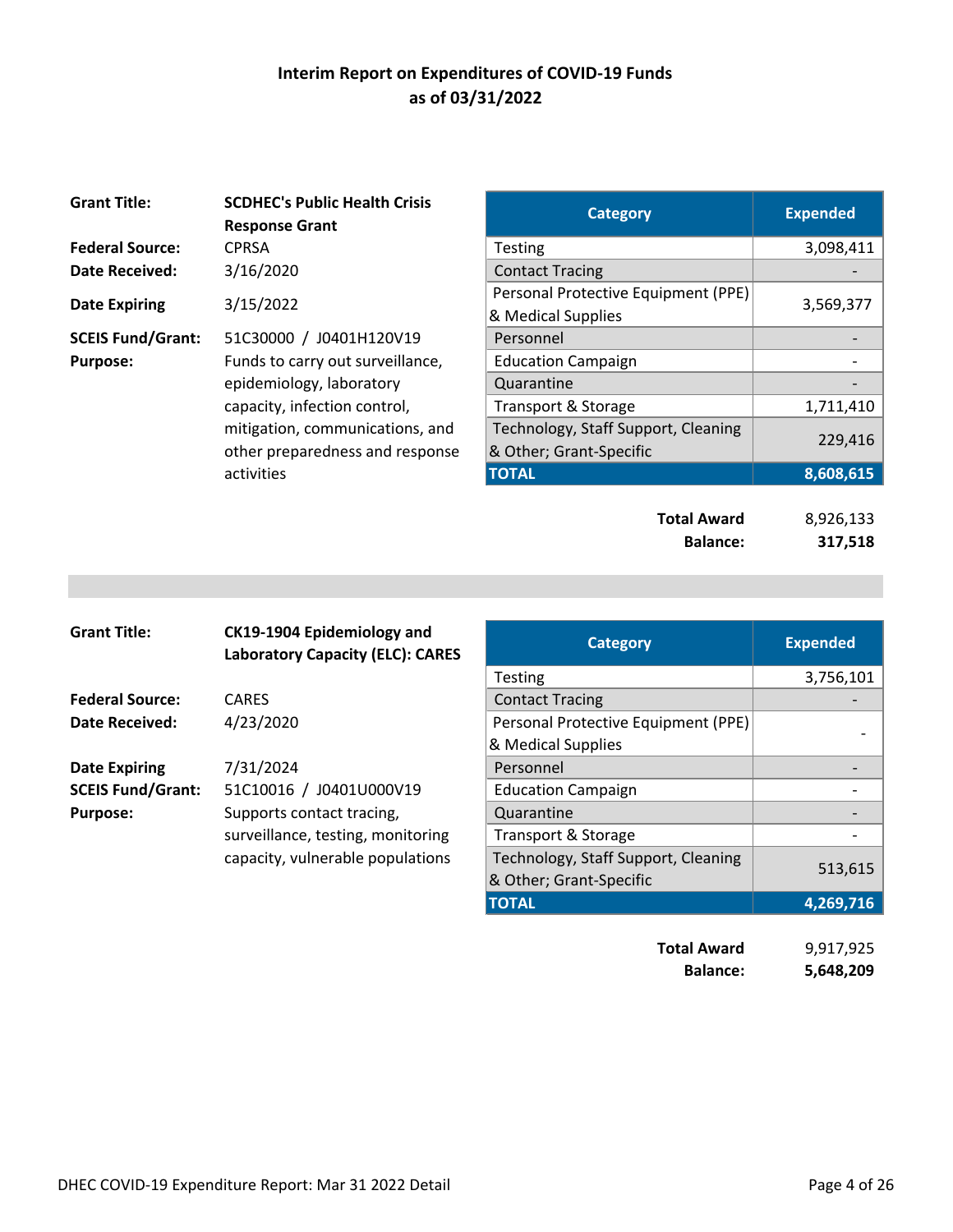| <b>Grant Title:</b>      | CK19-1904 Epidemiology and<br><b>Laboratory Capacity (ELC):</b> | <b>Category</b>                     | <b>Expended</b> |
|--------------------------|-----------------------------------------------------------------|-------------------------------------|-----------------|
|                          | <b>Enhancing Detection</b>                                      | <b>Testing</b>                      | 64,824,783      |
|                          |                                                                 | <b>Contact Tracing</b>              | 25,002,438      |
| <b>Federal Source:</b>   | <b>PPPHCE</b>                                                   | Personal Protective Equipment (PPE) |                 |
|                          |                                                                 | & Medical Supplies                  | 34,131          |
| Date Received:           | 5/15/2020                                                       | Personnel                           | 26,746,448      |
| <b>Date Expiring</b>     | 11/17/2022                                                      | <b>Education Campaign</b>           |                 |
| <b>SCEIS Fund/Grant:</b> | 51C40000 / J0401U000X19                                         | Quarantine                          | 3,482           |
| <b>Purpose:</b>          | Develop, purchase, administer,                                  | Transport & Storage                 | 33,519          |
|                          | process, and analyze COVID-19                                   | Technology, Staff Support, Cleaning |                 |
|                          | tests, conduct surveillance, trace                              | & Other; Grant-Specific             | 2,045,417       |
|                          | contacts, and related activities.                               | <b>TOTAL</b>                        | 118,690,218     |
|                          | Recipients will establish a robust                              |                                     |                 |
|                          | testing plan that ensures                                       | <b>Total Award</b>                  | 118,690,218     |
|                          | adequate testing is made                                        | <b>Balance:</b>                     |                 |
|                          | available.                                                      |                                     |                 |

| <b>Category</b>                                                | <b>Expended</b> |
|----------------------------------------------------------------|-----------------|
| <b>Testing</b>                                                 | 64,824,783      |
| <b>Contact Tracing</b>                                         | 25,002,438      |
| Personal Protective Equipment (PPE)<br>& Medical Supplies      | 34,131          |
| Personnel                                                      | 26,746,448      |
| <b>Education Campaign</b>                                      |                 |
| Quarantine                                                     | 3,482           |
| Transport & Storage                                            | 33,519          |
| Technology, Staff Support, Cleaning<br>& Other; Grant-Specific | 2,045,417       |
| <b>TOTAL</b>                                                   | 118,690,218     |

| <b>Grant Title:</b>      | <b>Enhancing Detection Expansion</b> | <b>Category</b>                     | <b>Expended</b> |
|--------------------------|--------------------------------------|-------------------------------------|-----------------|
|                          |                                      | <b>Testing</b>                      | 156,720,693     |
| <b>Federal Source:</b>   | CES                                  | <b>Contact Tracing</b>              | 2,611,696       |
| Date Received:           | 1/13/2021                            | Personal Protective Equipment (PPE) |                 |
|                          |                                      | & Medical Supplies                  | 66,178          |
| <b>Date Expiring</b>     | 7/31/2023                            | Personnel                           | 57,539,595      |
| <b>SCEIS Fund/Grant:</b> | 51C60001 / J0401U000W01              | <b>Education Campaign</b>           | 7,781,124       |
| <b>Purpose:</b>          | To build upon existing ELC           | Quarantine                          | 172,218         |
|                          | infrastructure that emphasizes       | Transport & Storage                 | 444,064         |
|                          | the coordination and critical        | Technology, Staff Support, Cleaning |                 |
|                          | integration of laboratory with       | & Other; Grant-Specific             | 7,854,537       |
|                          | epidemiology and health              | <b>Vaccination Efforts</b>          | 180,484         |
|                          | information systems in order to      | <b>TOTAL</b>                        | 233,370,588     |
|                          | maximize the public health impact    |                                     |                 |
|                          | of available resources.              | <b>Total Award</b>                  | 296,351,652     |
|                          |                                      | <b>Balance:</b>                     | 62,981,064      |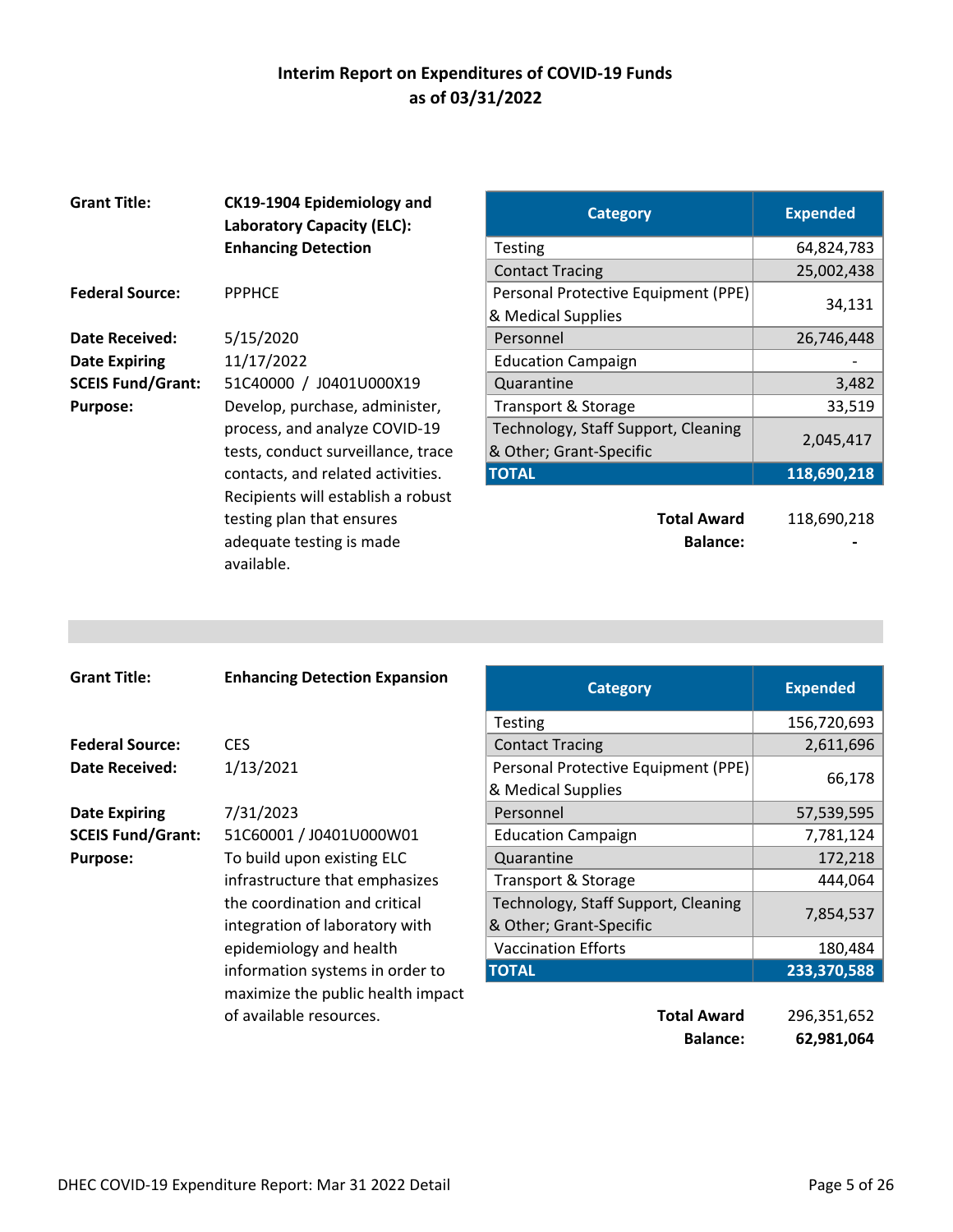| <b>Grant Title:</b>      | <b>Standard FEMA Reimbursement</b> | <b>Category</b>                     | <b>Expended</b> |
|--------------------------|------------------------------------|-------------------------------------|-----------------|
|                          |                                    | <b>Testing</b>                      | 89,380,856      |
| <b>Federal Source:</b>   | <b>FEMA</b>                        | <b>Contact Tracing</b>              | 65,929          |
| <b>Date Received:</b>    | N/A                                | Personal Protective Equipment (PPE) |                 |
|                          |                                    | & Medical Supplies                  | 1,881           |
| <b>Date Expiring</b>     | N/A                                | Personnel                           | 2,310,761       |
| <b>SCEIS Fund/Grant:</b> | 55110007/J0401D449222              | <b>Education Campaign</b>           |                 |
| <b>Purpose:</b>          | Non-Expedited FEMA                 | Quarantine                          |                 |
|                          | Reimbursement for Testing and      | Transport & Storage                 |                 |
|                          | other general COVID related        | Technology, Staff Support, Cleaning | 180,676         |
|                          | charges, provisionally approved    | & Other; Grant-Specific             |                 |
|                          | by SCEMD                           | <b>Vaccination Efforts</b>          | 21,067          |
|                          |                                    | -----                               |                 |

| <b>Standard FEMA Reimbursement</b> | <b>Category</b>                     | <b>Expended</b> |
|------------------------------------|-------------------------------------|-----------------|
|                                    | <b>Testing</b>                      | 89,380,856      |
| EMA                                | <b>Contact Tracing</b>              | 65,929          |
| ۱/A                                | Personal Protective Equipment (PPE) |                 |
|                                    | & Medical Supplies                  | 1,881           |
| ۱/A                                | Personnel                           | 2,310,761       |
| 5110007/J0401D449222               | <b>Education Campaign</b>           |                 |
| <b>Jon-Expedited FEMA</b>          | Quarantine                          |                 |
| eimbursement for Testing and       | Transport & Storage                 |                 |
| ther general COVID related         | Technology, Staff Support, Cleaning |                 |
| harges, provisionally approved     | & Other; Grant-Specific             | 180,676         |
| y SCEMD                            | <b>Vaccination Efforts</b>          | 21,067          |
|                                    | <b>TOTAL</b>                        | 91,961,171      |
|                                    |                                     |                 |

**Total Award** TBD **Balance:**

DHEC COVID-19 Expenditure Report: Mar 31 2022 Detail **Page 6 of 26** Page 6 of 26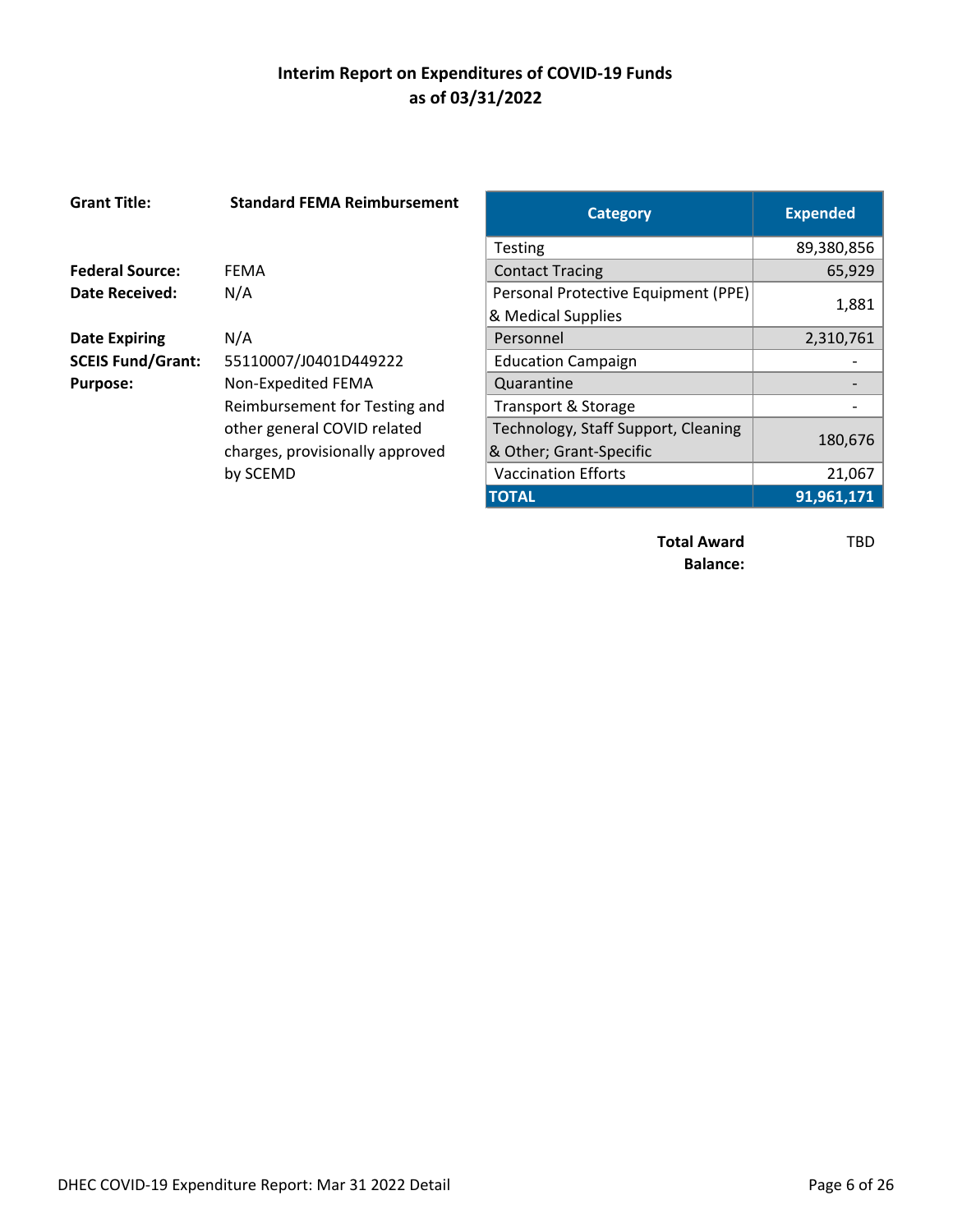## **COVID‐19 Immunizations Funds**

| <b>Grant Title:</b>      | <b>Imm and Vaccines for Children</b><br>(VFC) | <b>Category</b>                     | <b>Expended</b> |
|--------------------------|-----------------------------------------------|-------------------------------------|-----------------|
|                          |                                               | <b>Testing</b>                      |                 |
| <b>Federal Source:</b>   | <b>CARES</b>                                  | <b>Contact Tracing</b>              |                 |
| <b>Date Received:</b>    | 7/1/2020                                      | Personal Protective Equipment (PPE) |                 |
|                          |                                               | & Medical Supplies                  |                 |
| <b>Date Expiring</b>     | 7/5/2021                                      | Personnel                           |                 |
| <b>SCEIS Fund/Grant:</b> | 51C10027 / J0401F340V01                       | <b>Education Campaign</b>           |                 |
| <b>Purpose:</b>          | To plan for and implement COVID-              | Quarantine                          |                 |
|                          | 19 vaccination services and                   | Transport & Storage                 | 1,925           |
|                          | increase access to vaccination for            | Technology, Staff Support, Cleaning |                 |
|                          | VFC-eligible children throughout              | & Other; Grant-Specific             | 92,241          |
|                          | the jurisdiction.                             | <b>Vaccination Efforts</b>          | 2,272,387       |
|                          |                                               | <b>TOTAL</b>                        | 2,366,553       |
|                          |                                               |                                     |                 |

**Total Award** 2,366,553 **Balance:** 0

| <b>Grant Title:</b>      | <b>Enhanced Influenza:</b><br><b>Immunization &amp; Vaccines</b> | <b>Category</b>                     | <b>Expended</b> |
|--------------------------|------------------------------------------------------------------|-------------------------------------|-----------------|
|                          |                                                                  | <b>Testing</b>                      |                 |
| <b>Federal Source:</b>   | <b>PPPHCE</b>                                                    | <b>Contact Tracing</b>              |                 |
| Date Received:           | 6/4/2020                                                         | Personal Protective Equipment (PPE) |                 |
|                          |                                                                  | & Medical Supplies                  |                 |
| <b>Date Expiring</b>     | 7/5/2021                                                         | Personnel                           | 79,389          |
| <b>SCEIS Fund/Grant:</b> | 51C10027 / J0401F340Z09                                          | <b>Education Campaign</b>           | 14,539          |
| <b>Purpose:</b>          | Supports staffing, communication                                 | Quarantine                          |                 |
|                          | campaigns, pandemic                                              | Transport & Storage                 |                 |
|                          | preparedness and mass                                            | Technology, Staff Support, Cleaning |                 |
|                          | vaccinations; also focuses on                                    | & Other; Grant-Specific             | 399,310         |
|                          | enhancing influenza coverage and                                 | <b>Vaccination Efforts</b>          | 1,163,145       |
|                          | enrolling additional vaccinators                                 | <b>TOTAL</b>                        | 1,656,384       |
|                          |                                                                  |                                     |                 |

**Total Award** 1,656,384 **Balance: 1999**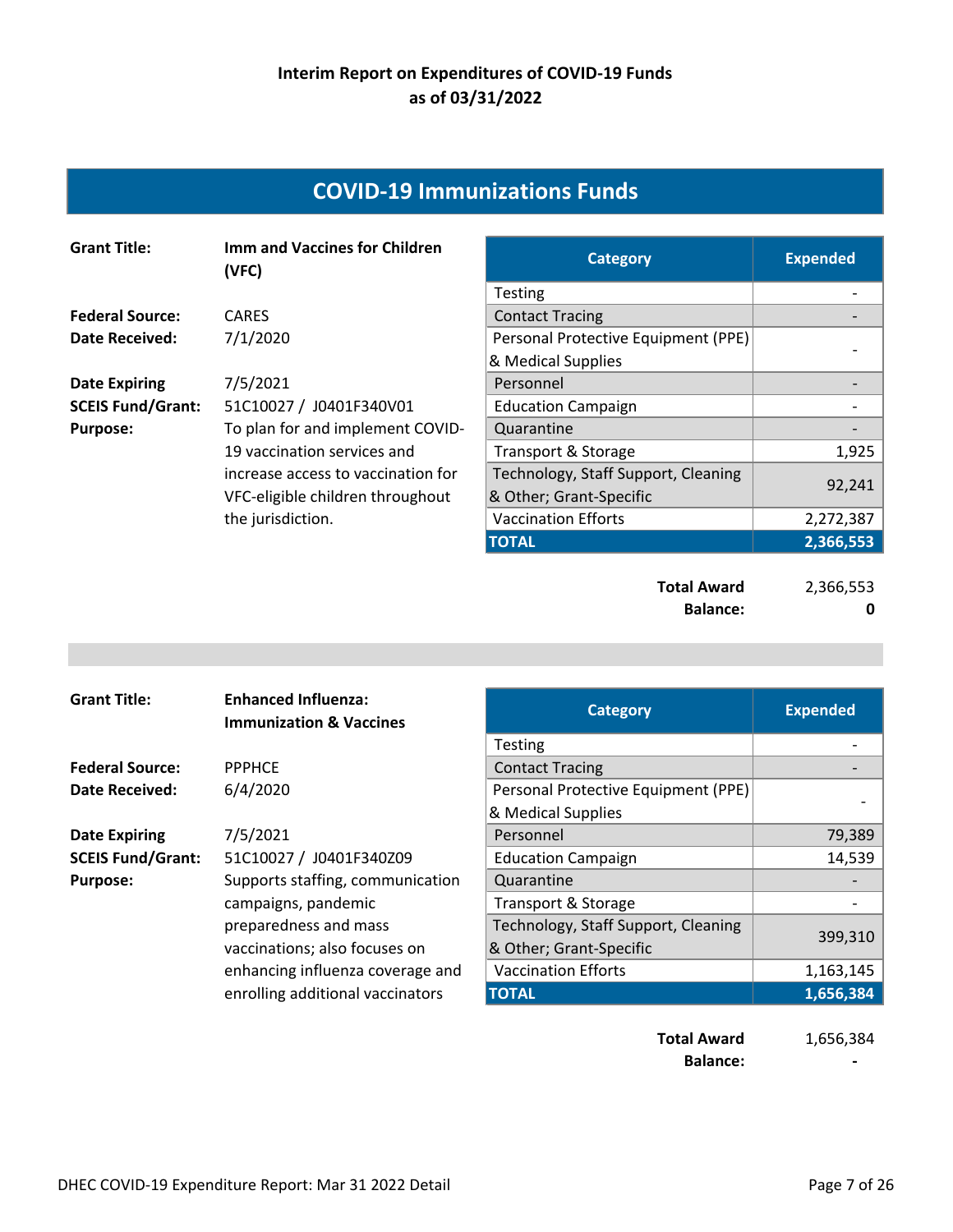| <b>Grant Title:</b>      | <b>COVID Vaccine Supplemental</b> | <b>Category</b>                     | <b>Expended</b> |
|--------------------------|-----------------------------------|-------------------------------------|-----------------|
|                          |                                   | <b>Testing</b>                      |                 |
| <b>Federal Source:</b>   | <b>CARES</b>                      | <b>Contact Tracing</b>              |                 |
| Date Received:           | 12/16/2020                        | Personal Protective Equipment (PPE) |                 |
|                          |                                   | & Medical Supplies                  |                 |
| <b>Date Expiring</b>     | 6/30/2022                         | Personnel                           | 53,652          |
| <b>SCEIS Fund/Grant:</b> | 51C10027 / J0401F340T01           | <b>Education Campaign</b>           |                 |
| <b>Purpose:</b>          | Supplemental funds to support     | Quarantine                          |                 |
|                          | staff and necessary supplies to   | Transport & Storage                 |                 |
|                          | cover needs to support mass       | Technology, Staff Support, Cleaning |                 |
|                          | vaccination efforts               | & Other; Grant-Specific             |                 |
|                          |                                   | <b>Vaccination Efforts</b>          | 1,602,732       |
|                          |                                   | <b>TOTAL</b>                        | 1,656,384       |
|                          |                                   |                                     |                 |

**Total Award** 1,656,384 **Balance: ‐** 

| <b>Grant Title:</b>      | <b>Immunizations Supplemental</b> | <b>Category</b>                     | <b>Expended</b> |
|--------------------------|-----------------------------------|-------------------------------------|-----------------|
|                          |                                   | <b>Testing</b>                      | 3,156           |
| <b>Federal Source:</b>   | COVID-19 Emergency                | <b>Contact Tracing</b>              | 7,467           |
| <b>Date Received:</b>    | 7/1/2020                          | Personal Protective Equipment (PPE) |                 |
|                          |                                   | & Medical Supplies                  | 643,274         |
| <b>Date Expiring</b>     | 6/30/2024                         | Personnel                           | 3,214,244       |
| <b>SCEIS Fund/Grant:</b> | 51C60001 / J0401F340U01           | <b>Education Campaign</b>           | 672,948         |
| <b>Purpose:</b>          | Support vaccine administration,   | Quarantine                          | 130             |
|                          | supplies, monitor vaccination     | Transport & Storage                 | 32,232          |
|                          | activities                        | Technology, Staff Support, Cleaning |                 |
|                          |                                   | & Other; Grant-Specific             | 626,690         |
|                          |                                   | <b>Vaccination Efforts</b>          | 18,294,636      |
|                          |                                   | <b>TOTAL</b>                        | 23,494,778      |

| <b>Total Award</b> | 46,523,022 |
|--------------------|------------|
| <b>Balance:</b>    | 23,028,244 |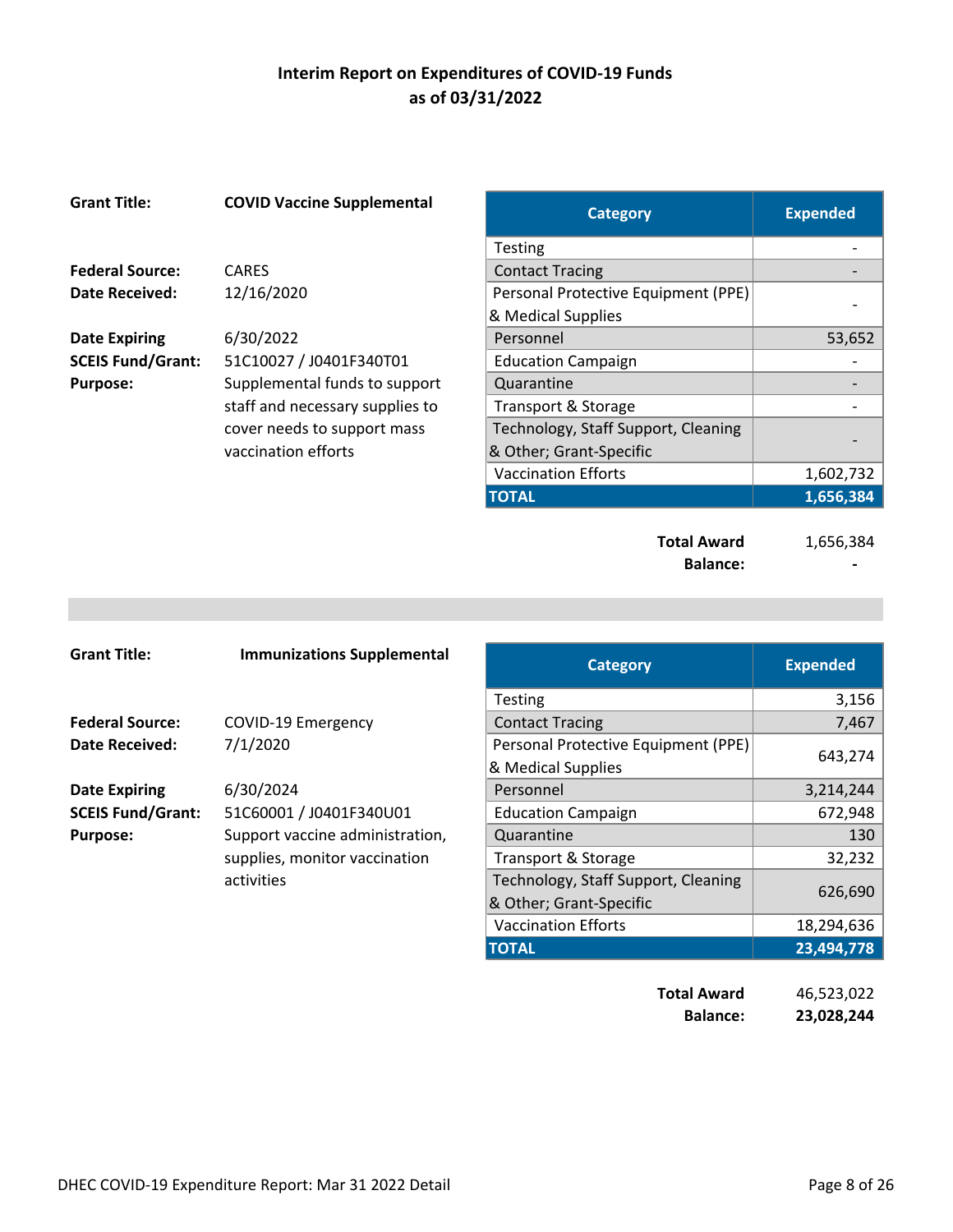| <b>Grant Title:</b>      | <b>Vaccine Confidence Strategy</b> | <b>Category</b>                     | <b>Expended</b> |
|--------------------------|------------------------------------|-------------------------------------|-----------------|
|                          |                                    | <b>Testing</b>                      |                 |
| <b>Federal Source:</b>   | ARPA                               | <b>Contact Tracing</b>              |                 |
| <b>Date Received:</b>    | 5/3/2021                           | Personal Protective Equipment (PPE) |                 |
|                          |                                    | & Medical Supplies                  |                 |
| <b>Date Expiring</b>     | 6/30/2024                          | Personnel                           |                 |
| <b>SCEIS Fund/Grant:</b> | 51C70001/J0401F340Y01              | <b>Education Campaign</b>           |                 |
| <b>Purpose:</b>          | Develop and implement a vaccine    | Quarantine                          |                 |
|                          | confidence strategy for COVID-19   | Transport & Storage                 |                 |
|                          | and routine immunization           | Technology, Staff Support, Cleaning |                 |
|                          |                                    | & Other; Grant-Specific             |                 |
|                          |                                    | <b>Vaccination Efforts</b>          | 3,779,996       |
|                          |                                    | <b>TOTAL</b>                        | 3,779,996       |
|                          |                                    |                                     |                 |
|                          |                                    | <b>Total Award</b>                  | 3,779,996       |
|                          |                                    | <b>Balance:</b>                     |                 |

| <b>Grant Title:</b>      | <b>Vaccination Supplemental Rural</b><br>Outreach | <b>Category</b>                     | <b>Expended</b> |
|--------------------------|---------------------------------------------------|-------------------------------------|-----------------|
|                          |                                                   | <b>Testing</b>                      |                 |
| <b>Federal Source:</b>   | CRRSAA                                            | <b>Contact Tracing</b>              |                 |
| Date Received:           | 4/2/2021                                          | Personal Protective Equipment (PPE) |                 |
|                          |                                                   | & Medical Supplies                  |                 |
| <b>Date Expiring</b>     | 6/30/2024                                         | Personnel                           | 28,153          |
| <b>SCEIS Fund/Grant:</b> | 51C60001/J0401F340W01                             | <b>Education Campaign</b>           |                 |
| <b>Purpose:</b>          | Funding equity and prioritizing                   | Quarantine                          |                 |
|                          | populations disproportionately                    | Transport & Storage                 |                 |
|                          | effected by COVID-19                              | Technology, Staff Support, Cleaning |                 |
|                          |                                                   | & Other; Grant-Specific             | 14,612          |
|                          |                                                   | <b>Vaccination Efforts</b>          | 2,624,197       |
|                          |                                                   | <b>TOTAL</b>                        | 2,666,961       |

**Total Award** 20,004,900 **Balance: 17,337,939**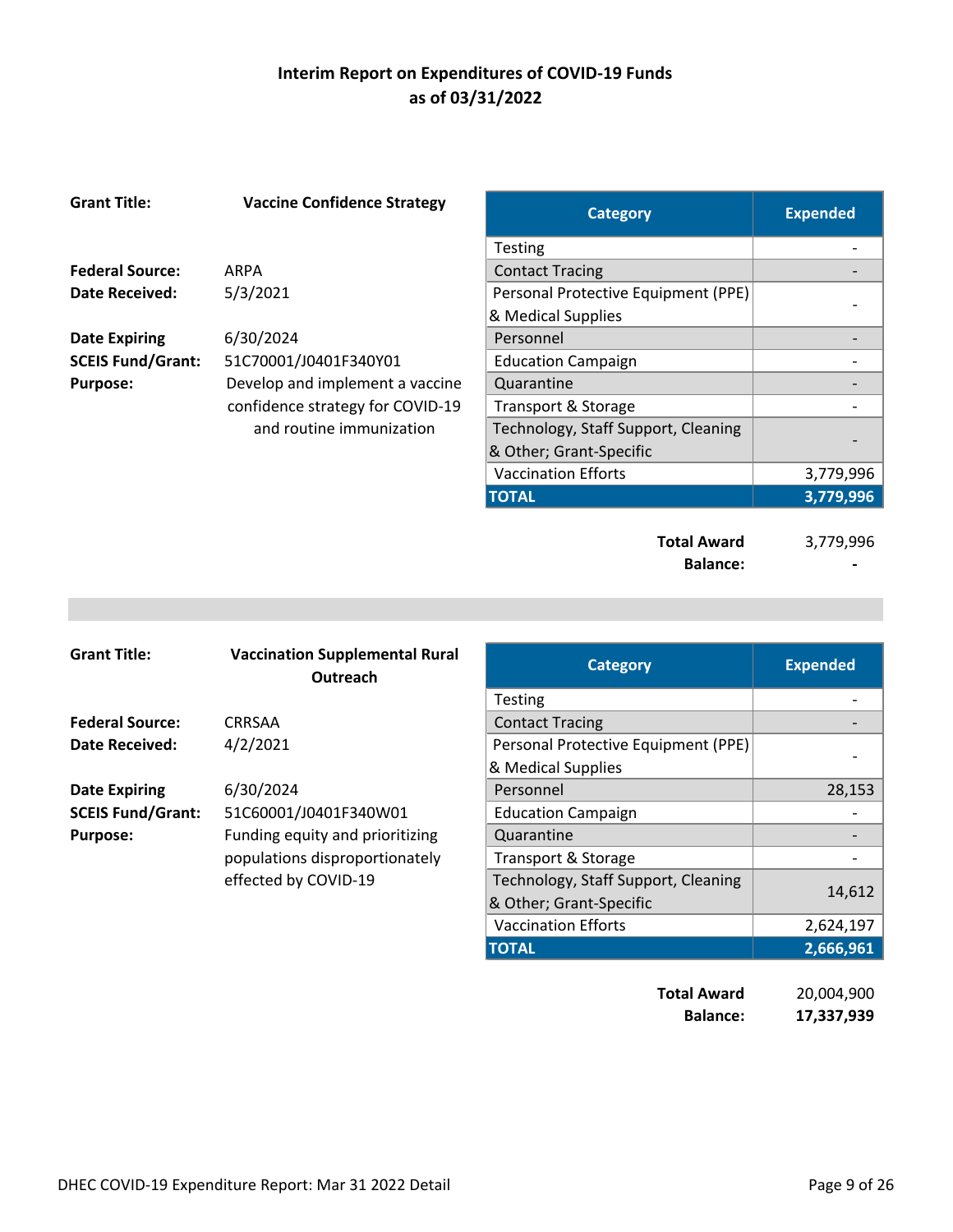| <b>Grant Title:</b>      | <b>COVID-19 Vaccine</b><br><b>Supplemental: Improving Access</b> | <b>Category</b>                     | <b>Expended</b> |
|--------------------------|------------------------------------------------------------------|-------------------------------------|-----------------|
|                          | Cycle 4                                                          | Testing                             |                 |
| <b>Federal Source:</b>   | <b>ARPA</b>                                                      | <b>Contact Tracing</b>              |                 |
| <b>Date Received:</b>    | 3/31/2021                                                        | Personal Protective Equipment (PPE) |                 |
|                          |                                                                  | & Medical Supplies                  |                 |
| <b>Date Expiring</b>     | 6/30/2024                                                        | Personnel                           |                 |
| <b>SCEIS Fund/Grant:</b> | 51C70001/J0401F340X01                                            | <b>Education Campaign</b>           |                 |
| <b>Purpose:</b>          | Funding equity and prioritizing                                  | Quarantine                          |                 |
|                          | populations disproportionately                                   | Transport & Storage                 |                 |
|                          | affected by COVID-19                                             | Technology, Staff Support, Cleaning |                 |
|                          |                                                                  | & Other; Grant-Specific             |                 |
|                          |                                                                  |                                     |                 |

| <b>Category</b>                     | <b>Expended</b> |
|-------------------------------------|-----------------|
| Testing                             |                 |
| <b>Contact Tracing</b>              |                 |
| Personal Protective Equipment (PPE) |                 |
| & Medical Supplies                  |                 |
| Personnel                           |                 |
| <b>Education Campaign</b>           |                 |
| Quarantine                          |                 |
| Transport & Storage                 |                 |
| Technology, Staff Support, Cleaning |                 |
| & Other; Grant-Specific             |                 |
| <b>Vaccination Efforts</b>          | 2,638,928       |
| <b>TOTAL</b>                        | 2,638,928       |
|                                     |                 |
| <b>Total Award</b>                  | 27,182,140      |

**Balance: 24,543,212** 

| <b>Grant Title:</b>      | <b>Vaccine Reserve Account</b>        | <b>Category</b>                     | <b>Expended</b> |
|--------------------------|---------------------------------------|-------------------------------------|-----------------|
|                          |                                       | <b>Testing</b>                      |                 |
| <b>Federal Source:</b>   | N/A                                   | <b>Contact Tracing</b>              |                 |
| <b>Date Received:</b>    | 2/19/2021                             | Personal Protective Equipment (PPE) |                 |
|                          |                                       | & Medical Supplies                  |                 |
| <b>Date Expiring</b>     | N/A                                   | Personnel                           |                 |
| <b>SCEIS Fund/Grant:</b> | 31070000 / Not Relevant               | <b>Education Campaign</b>           |                 |
| <b>Purpose:</b>          | <b>Supports Vaccine Reimbursement</b> | Quarantine                          |                 |
|                          | program passed by the legislature     | <b>Transport &amp; Storage</b>      |                 |
|                          | allowing for reimbursement of         | Technology, Staff Support, Cleaning |                 |
|                          | Vaccine costs for Hospitals and       | & Other; Grant-Specific             |                 |
|                          | Other Providers per Act 2 of 2021     | <b>Vaccination Efforts</b>          | 21,645,808      |
|                          |                                       | <b>TOTAL</b>                        | 21,645,808      |

**Total Award** 100,000,000 **Balance: 78,354,192**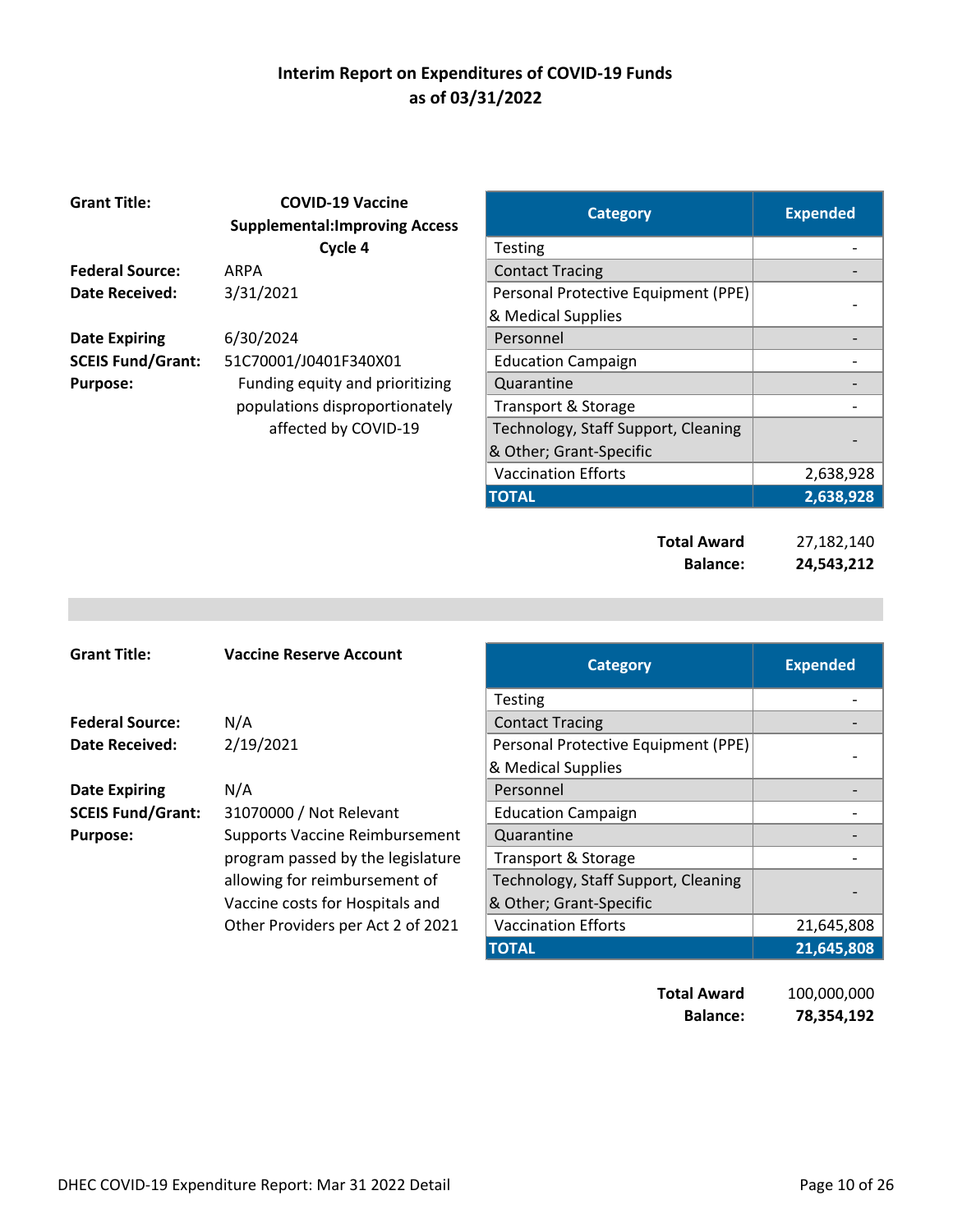| <b>Grant Title:</b>      | <b>Expedited FEMA Reimbursement</b> | <b>Category</b>                     | <b>Expended</b> |
|--------------------------|-------------------------------------|-------------------------------------|-----------------|
|                          |                                     | <b>Testing</b>                      |                 |
| <b>Federal Source:</b>   | <b>FEMA</b>                         | <b>Contact Tracing</b>              |                 |
| Date Received:           | N/A                                 | Personal Protective Equipment (PPE) |                 |
|                          |                                     | & Medical Supplies                  |                 |
| <b>Date Expiring</b>     | N/A                                 | Personnel                           |                 |
| <b>SCEIS Fund/Grant:</b> | 55110007/J0401D449221               | <b>Education Campaign</b>           |                 |
| <b>Purpose:</b>          | <b>Expedited FEMA Reimbursement</b> | Quarantine                          |                 |
|                          | for vaccine related charges,        | Transport & Storage                 |                 |
|                          | provisionally approved by SCEMD     | Technology, Staff Support, Cleaning |                 |
|                          |                                     | & Other; Grant-Specific             |                 |
|                          |                                     | <b>Vaccination Efforts</b>          | 18,530,7        |
|                          |                                     | -----                               | $\cdots$        |

| <b>Category</b>                     | <b>Expended</b> |
|-------------------------------------|-----------------|
| Testing                             |                 |
| <b>Contact Tracing</b>              |                 |
| Personal Protective Equipment (PPE) |                 |
| & Medical Supplies                  |                 |
| Personnel                           |                 |
| <b>Education Campaign</b>           |                 |
| Quarantine                          |                 |
| Transport & Storage                 |                 |
| Technology, Staff Support, Cleaning |                 |
| & Other; Grant-Specific             |                 |
| <b>Vaccination Efforts</b>          | 18,530,778      |
| <b>TOTAL</b>                        | 18,530,778      |
|                                     |                 |

**Total Award** TBD **Balance:**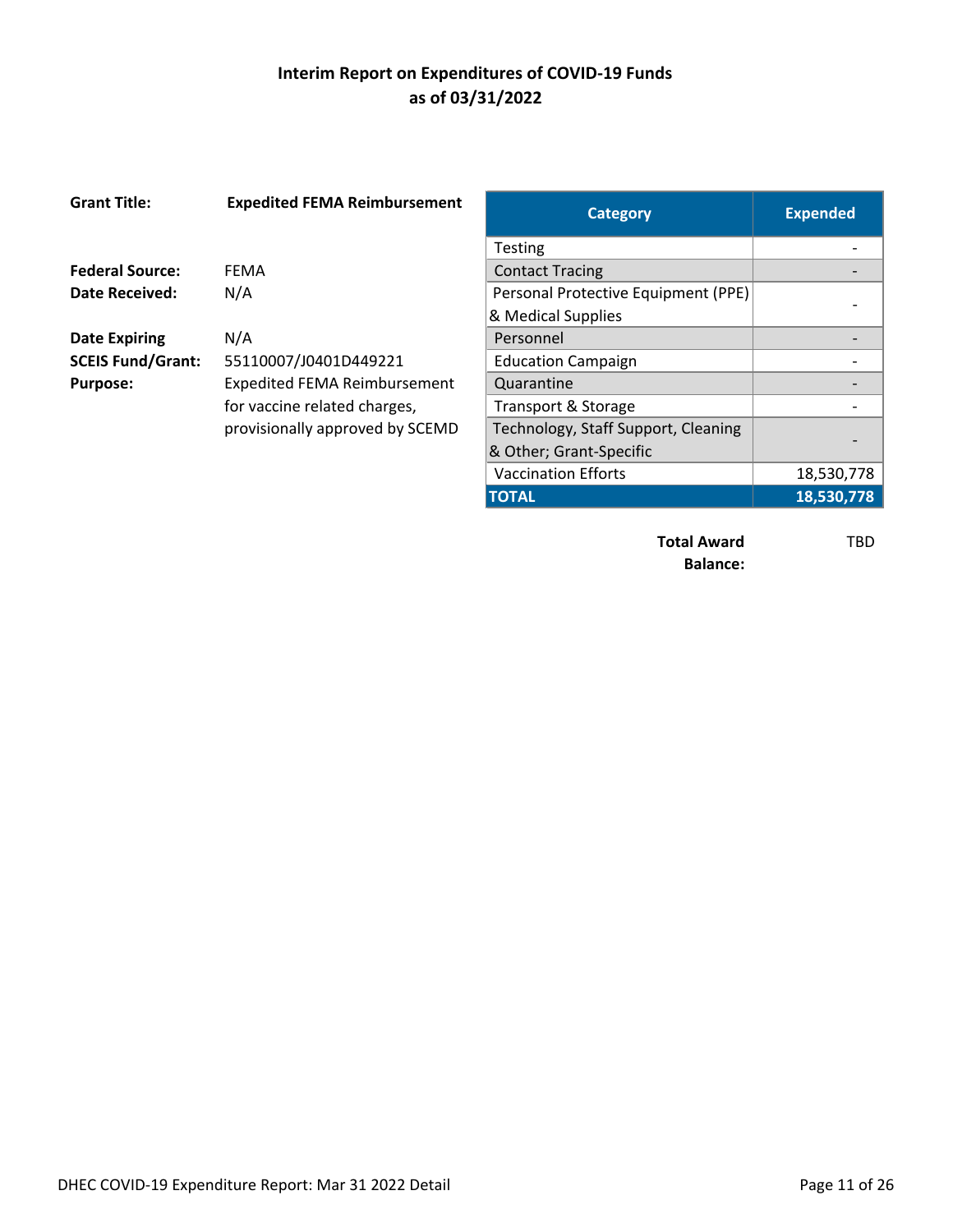# **COVID‐19 Task Specific Funds**

| <b>Grant Title:</b>      | <b>ELC Reopening Schools</b>         | <b>Category</b>                     | <b>Expended</b> |
|--------------------------|--------------------------------------|-------------------------------------|-----------------|
|                          |                                      | <b>Testing</b>                      | 16,097,709      |
| <b>Federal Source:</b>   | ARPA                                 | <b>Contact Tracing</b>              |                 |
| <b>Date Received:</b>    | 4/7/2021                             | Personal Protective Equipment (PPE) |                 |
|                          |                                      | & Medical Supplies                  |                 |
| <b>Date Expiring</b>     | 7/31/2022                            | Personnel                           |                 |
| <b>SCEIS Fund/Grant:</b> | 51C70002/J0401U000X01                | <b>Education Campaign</b>           |                 |
| <b>Purpose:</b>          | Funds support efforts to reopen      | Quarantine                          |                 |
|                          | schools safely. Used to support      | Transport & Storage                 |                 |
|                          | staffing, purchase of test kits, and | Technology, Staff Support, Cleaning |                 |
|                          | contracting of turnkey testing to    | & Other; Grant-Specific             |                 |
|                          | be performed in schools.             | <b>Vaccination Efforts</b>          |                 |
|                          |                                      | <b>TOTAL</b>                        | 16,097,709      |
|                          |                                      |                                     |                 |

**Total Award** 155,076,741 **Balance: 138,979,032** 

| <b>Grant Title:</b>      | <b>Crisis CoAg Public Health</b><br><b>Workforce Development</b> | <b>Category</b>                     | <b>Expended</b> |
|--------------------------|------------------------------------------------------------------|-------------------------------------|-----------------|
|                          |                                                                  | <b>Testing</b>                      |                 |
| <b>Federal Source:</b>   | ARPA                                                             | <b>Contact Tracing</b>              |                 |
| <b>Date Received:</b>    | 7/1/2021                                                         | Personal Protective Equipment (PPE) |                 |
|                          |                                                                  | & Medical Supplies                  |                 |
| <b>Date Expiring</b>     | 6/30/2023                                                        | Personnel                           | 381,464         |
| <b>SCEIS Fund/Grant:</b> | 51C70016/J0401F170Z00                                            | <b>Education Campaign</b>           |                 |
| <b>Purpose:</b>          | Funds training and hiring of                                     | Quarantine                          |                 |
|                          | staff/contractors needed to                                      | Transport & Storage                 |                 |
|                          | establish, expand and sustain a PH                               | Technology, Staff Support, Cleaning |                 |
|                          | workforce. 25% of funds must go                                  | & Other; Grant-Specific             | 1,180,909       |
|                          | to schools for health staff.                                     | <b>Vaccination Efforts</b>          |                 |
|                          |                                                                  | <b>TOTAL</b>                        | 1,562,372       |

| <b>Total Award</b> | 31,112,843 |
|--------------------|------------|
| <b>Balance:</b>    | 29,550,471 |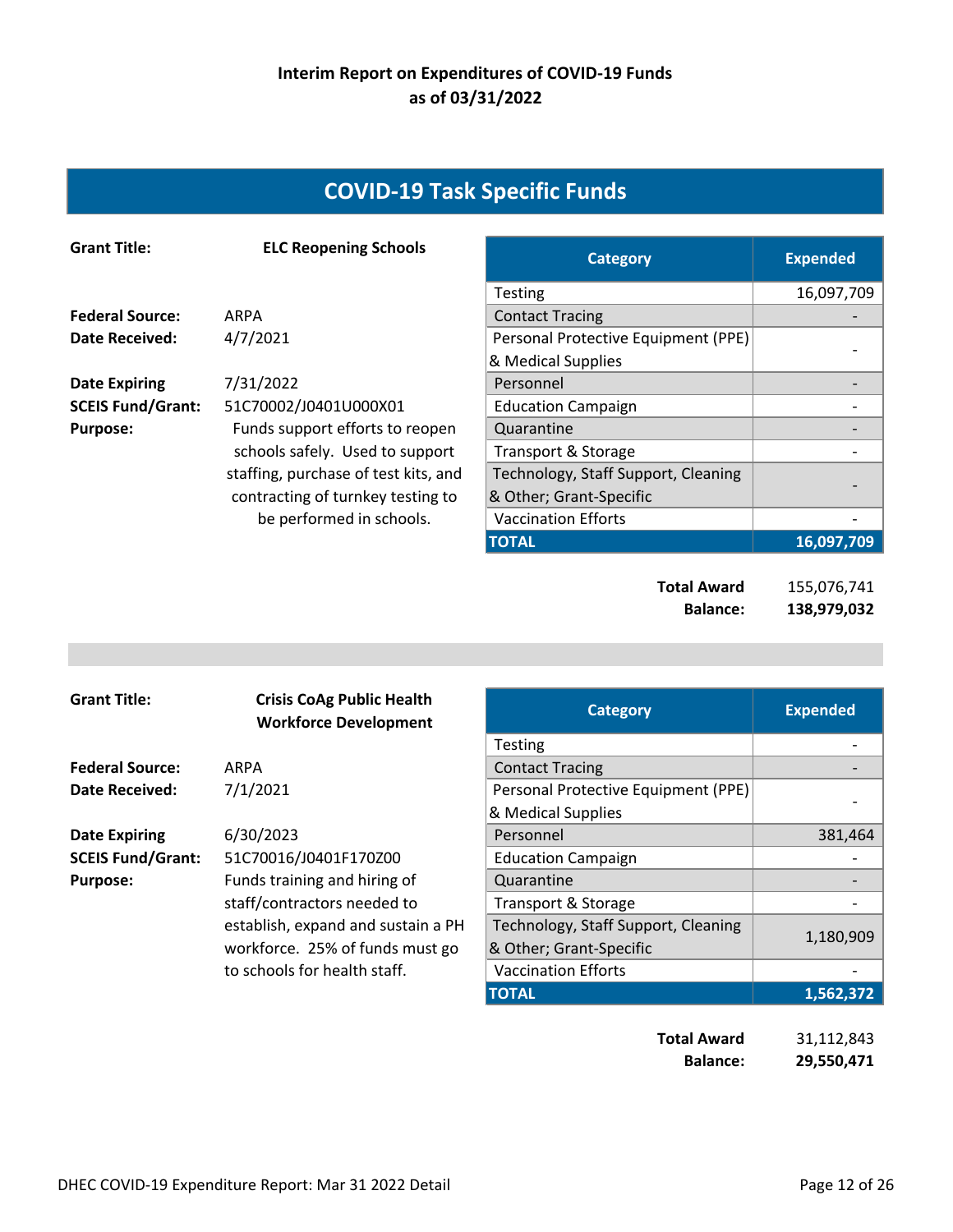| <b>Grant Title:</b>      | <b>SC Injative to Address Health</b><br><b>Disparities-Base</b> | <b>Category</b>                       | <b>Expended</b>          |
|--------------------------|-----------------------------------------------------------------|---------------------------------------|--------------------------|
|                          |                                                                 | <b>Testing</b>                        | 573,678                  |
| <b>Federal Source:</b>   | <b>CRRSSAA</b>                                                  | <b>Contact Tracing</b>                |                          |
| Date Received:           | 6/1/2021                                                        | Personal Protective Equipment (PPE)   |                          |
|                          |                                                                 | & Medical Supplies                    |                          |
| <b>Date Expiring</b>     | 5/31/2023                                                       | Personnel                             | 151,100                  |
| <b>SCEIS Fund/Grant:</b> | 51C60001/J0401H840000                                           | <b>Education Campaign</b>             |                          |
| <b>Purpose:</b>          | Expand existing and/or develop                                  | Quarantine                            |                          |
|                          | new mitigation and prevention                                   | Transport & Storage                   |                          |
|                          | resources and services to reduce                                | Technology, Staff Support, Cleaning   |                          |
|                          | COVID-19 related disparities                                    | & Other; Grant-Specific               | 260,979                  |
|                          | among populations at higher risk                                | <b>Vaccination Efforts</b>            |                          |
|                          | and that are underserved.                                       | <b>TOTAL</b>                          | 985,757                  |
|                          |                                                                 | <b>Total Award</b><br><b>Balance:</b> | 27,236,763<br>26,251,006 |

| <b>Grant Title:</b>      | <b>SC Injative to Address Health</b><br><b>Disparities- Rural Carveout</b> | <b>Category</b>                                           | <b>Expended</b> |
|--------------------------|----------------------------------------------------------------------------|-----------------------------------------------------------|-----------------|
|                          |                                                                            | <b>Testing</b>                                            | 114,471         |
| <b>Federal Source:</b>   | <b>CRRSSAA</b>                                                             | <b>Contact Tracing</b>                                    |                 |
| <b>Date Received:</b>    | 6/1/2021                                                                   | Personal Protective Equipment (PPE)<br>& Medical Supplies |                 |
| <b>Date Expiring</b>     | 5/31/2023                                                                  | Personnel                                                 | 1,245           |
| <b>SCEIS Fund/Grant:</b> | 51C60001/J0401H850000                                                      | <b>Education Campaign</b>                                 |                 |
| <b>Purpose:</b>          | Expand existing and/or develop                                             | Quarantine                                                |                 |
|                          | new mitigation and prevention                                              | Transport & Storage                                       |                 |
|                          | resources and services to reduce                                           | Technology, Staff Support, Cleaning                       |                 |
|                          | COVID-19 related disparities                                               | & Other; Grant-Specific                                   |                 |
|                          | among populations at higher risk                                           | <b>Vaccination Efforts</b>                                |                 |
|                          | and that are underserved.                                                  | <b>TOTAL</b>                                              | 115,716         |
|                          |                                                                            |                                                           |                 |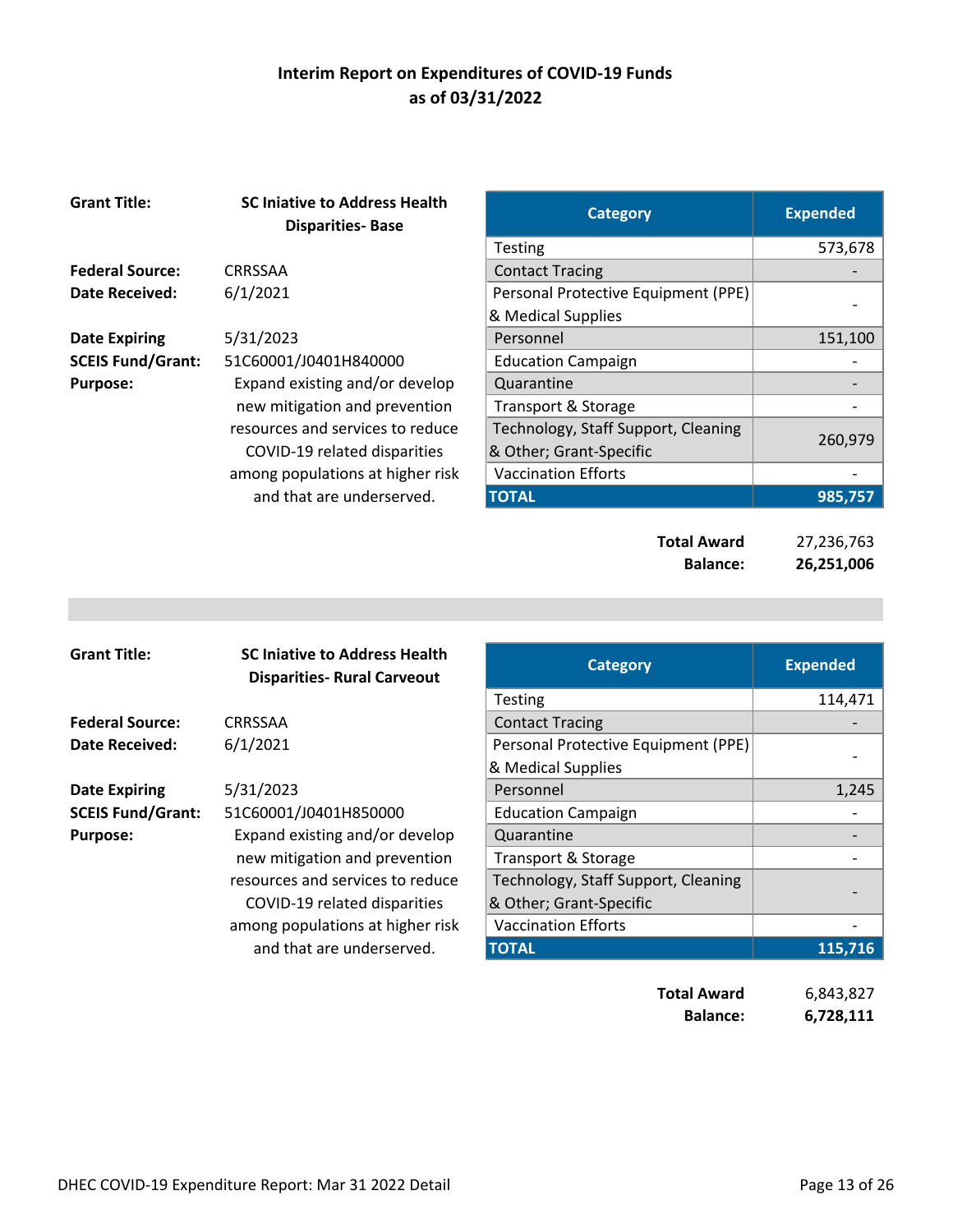| <b>Grant Title:</b>      | <b>Disease Intervention Specialist</b><br><b>Workforce</b> | <b>Category</b>                     | <b>Expended</b> |
|--------------------------|------------------------------------------------------------|-------------------------------------|-----------------|
|                          |                                                            | <b>Testing</b>                      | 99              |
| <b>Federal Source:</b>   | <b>ARPA</b>                                                | <b>Contact Tracing</b>              |                 |
| <b>Date Received:</b>    | 1/1/2021                                                   | Personal Protective Equipment (PPE) |                 |
|                          |                                                            | & Medical Supplies                  |                 |
| <b>Date Expiring</b>     | 12/31/2023                                                 | Personnel                           | 14,973          |
| <b>SCEIS Fund/Grant:</b> | 51C70017/J0401F490Z00                                      | <b>Education Campaign</b>           | 7,355           |
| <b>Purpose:</b>          | <b>Expand hiring of Disease</b>                            | Quarantine                          | 229             |
|                          | Intervention Specialist to                                 | Transport & Storage                 |                 |
|                          | strengthen capacity to mitigate                            | Technology, Staff Support, Cleaning |                 |
|                          | the spread of COVID-19 and other                           | & Other; Grant-Specific             | 14,987          |
|                          | infections.                                                | <b>Vaccination Efforts</b>          | 85              |
|                          |                                                            | <b>TOTAL</b>                        | 37,729          |
|                          |                                                            |                                     |                 |
|                          |                                                            | <b>Total Award</b>                  | 2,779,711       |
|                          |                                                            | <b>Balance:</b>                     | 2,741,982       |

| <b>Grant Title:</b>      | <b>Yr 2 Disease Intervention</b><br><b>Specialist Workforce</b> | <b>Category</b>                     |        |
|--------------------------|-----------------------------------------------------------------|-------------------------------------|--------|
| <b>Federal Source:</b>   | ARPA                                                            | <b>Testing</b>                      |        |
| <b>Date Received:</b>    | 1/1/2022                                                        | <b>Contact Tracing</b>              |        |
| <b>Date Expiring</b>     | 12/31/2022                                                      | Personal Protective Equipment (PPE) |        |
|                          |                                                                 | & Medical Supplies                  |        |
| <b>SCEIS Fund/Grant:</b> | 51C70017 / J0401F490Z01                                         | Personnel                           | 56,474 |
| <b>Purpose:</b>          | Funds to hire, expand, train,                                   | <b>Education Campaign</b>           |        |
|                          | sustain and support Disease                                     | Quarantine                          |        |
|                          | Intervention Specialists to                                     | Transport & Storage                 |        |
|                          | strengthen capacity to mitigate                                 | Technology, Staff Support, Cleaning | 290    |
|                          | spread of COVID-19 and other                                    | & Other; Grant-Specific             |        |
|                          | infections.                                                     | <b>TOTAL</b>                        | 56,764 |
|                          |                                                                 | .                                   |        |

**Total Award** 2,779,711 **Balance: 2,722,947**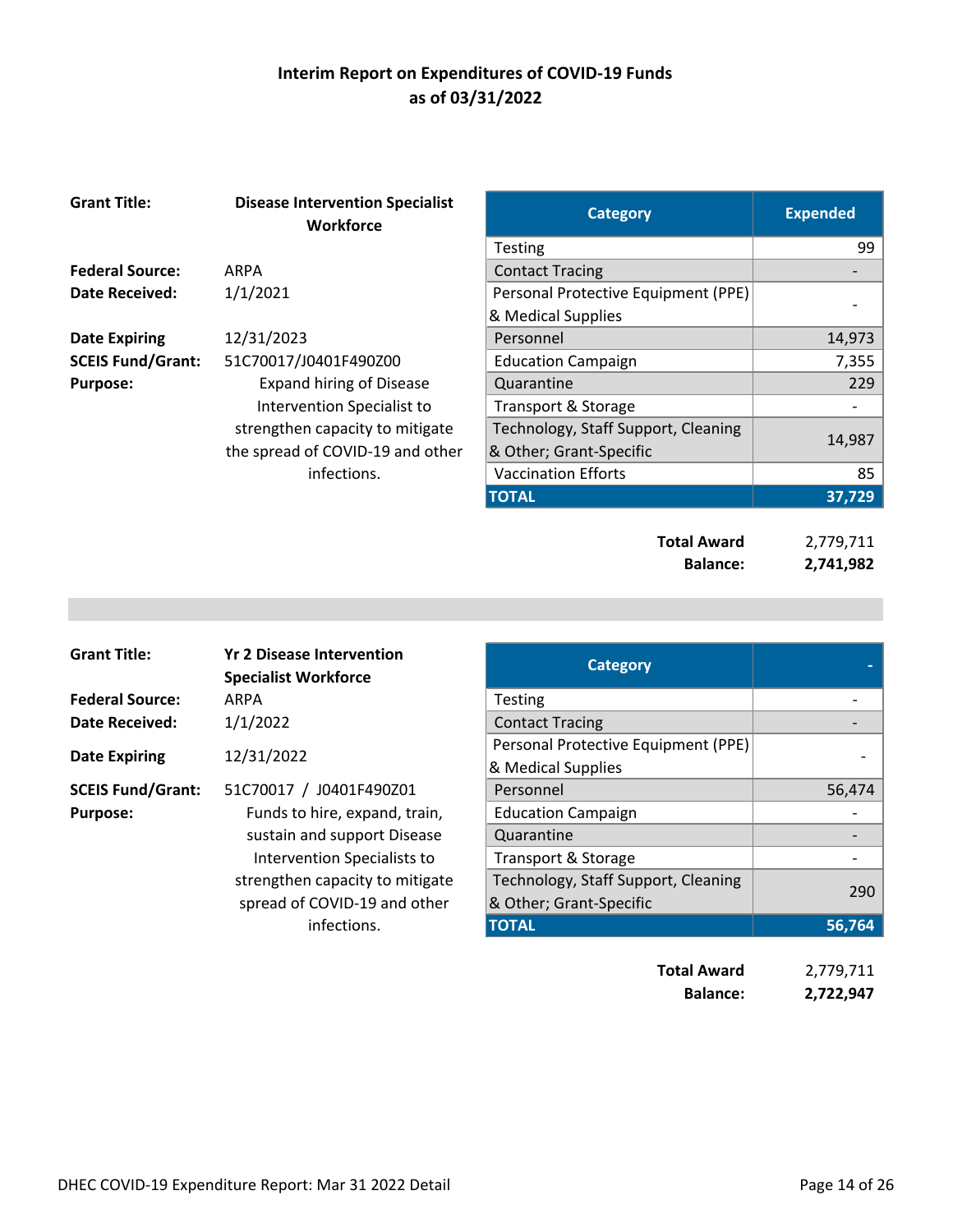| <b>Grant Title:</b>      | FFCRA 2020 WIC Supplemental-<br>Food | <b>Category</b>                     | <b>Expended</b> |
|--------------------------|--------------------------------------|-------------------------------------|-----------------|
|                          |                                      | <b>Testing</b>                      |                 |
| <b>Federal Source:</b>   | <b>Families First CRA</b>            | <b>Contact Tracing</b>              |                 |
| Date Received:           | 12/14/2020                           | Personal Protective Equipment (PPE) |                 |
|                          |                                      | & Medical Supplies                  |                 |
| <b>Date Expiring</b>     | 9/30/2021                            | Personnel                           |                 |
| <b>SCEIS Fund/Grant:</b> | 51C20004 / J0401K200000              | <b>Education Campaign</b>           |                 |
| <b>Purpose:</b>          | Funds to be used to support an       | Quarantine                          |                 |
|                          | increase in Women, Infants, and      | Transport & Storage                 |                 |
|                          | Children food supplement             | Technology, Staff Support, Cleaning |                 |
|                          | program services as a result of      | & Other; Grant-Specific             | 4,737,161       |
|                          | COVID-19.                            | <b>TOTAL</b>                        | 4,737,161       |
|                          |                                      | <b>Total Award</b>                  | 4,737,161       |

| <b>Grant Title:</b>      | <b>WIC Admin Supplemental</b>       | <b>Category</b>                     | <b>Expended</b> |
|--------------------------|-------------------------------------|-------------------------------------|-----------------|
|                          |                                     | <b>Testing</b>                      |                 |
| <b>Federal Source:</b>   | <b>FFCR</b>                         | <b>Contact Tracing</b>              |                 |
| Date Received:           | 12/14/2020                          | Personal Protective Equipment (PPE) |                 |
|                          |                                     | & Medical Supplies                  |                 |
| <b>Date Expiring</b>     | 9/30/2021                           | Personnel                           |                 |
| <b>SCEIS Fund/Grant:</b> | 51C20004/J0401K25000                | <b>Education Campaign</b>           |                 |
| <b>Purpose:</b>          | Funds to be used to support an      | Quarantine                          |                 |
|                          | increase in services as a result of | <b>Transport &amp; Storage</b>      |                 |
|                          | COVID-19 Funds must be used         | Technology, Staff Support, Cleaning |                 |
|                          | prior to initial non-COVID funding. | & Other; Grant-Specific             | 2,284,041       |
|                          |                                     | <b>Vaccination Efforts</b>          |                 |
|                          |                                     | <b>TOTAL</b>                        | 2,284,041       |

**Total Award** 2,284,041 **Balance: 1999** 

Balance: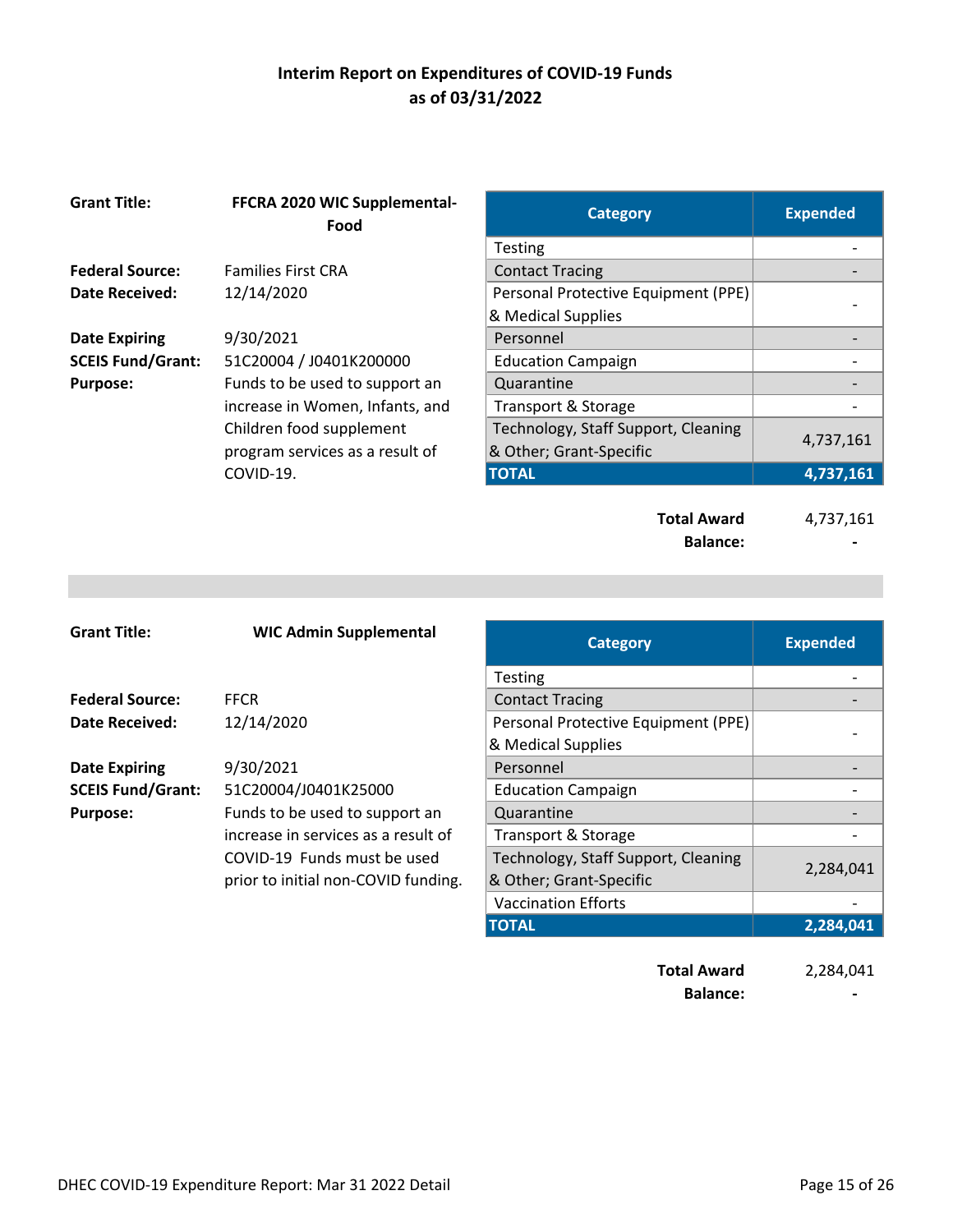| <b>Grant Title:</b>      | <b>WIC Cash Value Vouchers</b>  | <b>Category</b>                     | <b>Expended</b> |
|--------------------------|---------------------------------|-------------------------------------|-----------------|
|                          |                                 | <b>Testing</b>                      |                 |
| <b>Federal Source:</b>   | ARPA                            | <b>Contact Tracing</b>              |                 |
| Date Received:           | 4/28/2021                       | Personal Protective Equipment (PPE) |                 |
|                          |                                 | & Medical Supplies                  |                 |
| <b>Date Expiring</b>     | 9/30/2021                       | Personnel                           |                 |
| <b>SCEIS Fund/Grant:</b> | 51C70005/J0401K400000           | <b>Education Campaign</b>           |                 |
| <b>Purpose:</b>          | Temporarily increases allowable | Quarantine                          |                 |
|                          | cash value voucher/benefits for | <b>Transport &amp; Storage</b>      |                 |
|                          | fruit and vegetable purchases   | Technology, Staff Support, Cleaning |                 |
|                          |                                 | & Other; Grant-Specific             | 3,089,409       |
|                          |                                 | <b>Vaccination Efforts</b>          |                 |
|                          |                                 | <b>TOTAL</b>                        | 3,089,409       |
|                          |                                 |                                     |                 |
|                          |                                 | <b>Total Award</b>                  | 6,063,678       |
|                          |                                 | <b>Balance:</b>                     | 2,974,269       |

| <b>Grant Title:</b>      | <b>CPRSA Hospital Preparedness</b><br>Partners (HPP) COVID-19 | <b>Category</b>                                           | <b>Expended</b> |
|--------------------------|---------------------------------------------------------------|-----------------------------------------------------------|-----------------|
| <b>Federal Source:</b>   | <b>CPRSA</b>                                                  | <b>Testing</b>                                            |                 |
| <b>Date Received:</b>    | 3/29/2020                                                     | <b>Contact Tracing</b>                                    |                 |
| <b>Date Expiring</b>     | 6/30/2021*                                                    | Personal Protective Equipment (PPE)<br>& Medical Supplies | 32,785          |
| <b>SCEIS Fund/Grant:</b> | 51C30000 / J0401F170Y19                                       | Personnel                                                 |                 |
| <b>Purpose:</b>          | Supports healthcare coalitions                                | <b>Education Campaign</b>                                 |                 |
|                          | *Extension Pending                                            | Quarantine                                                |                 |
|                          |                                                               | Transport & Storage                                       |                 |
|                          |                                                               | Technology, Staff Support, Cleaning                       | 253,791         |
|                          |                                                               | & Other; Grant-Specific                                   |                 |
|                          |                                                               | <b>TOTAL</b>                                              | 286,576         |

| <b>Total Award</b> | 628,506 |
|--------------------|---------|
| <b>Balance:</b>    | 341,930 |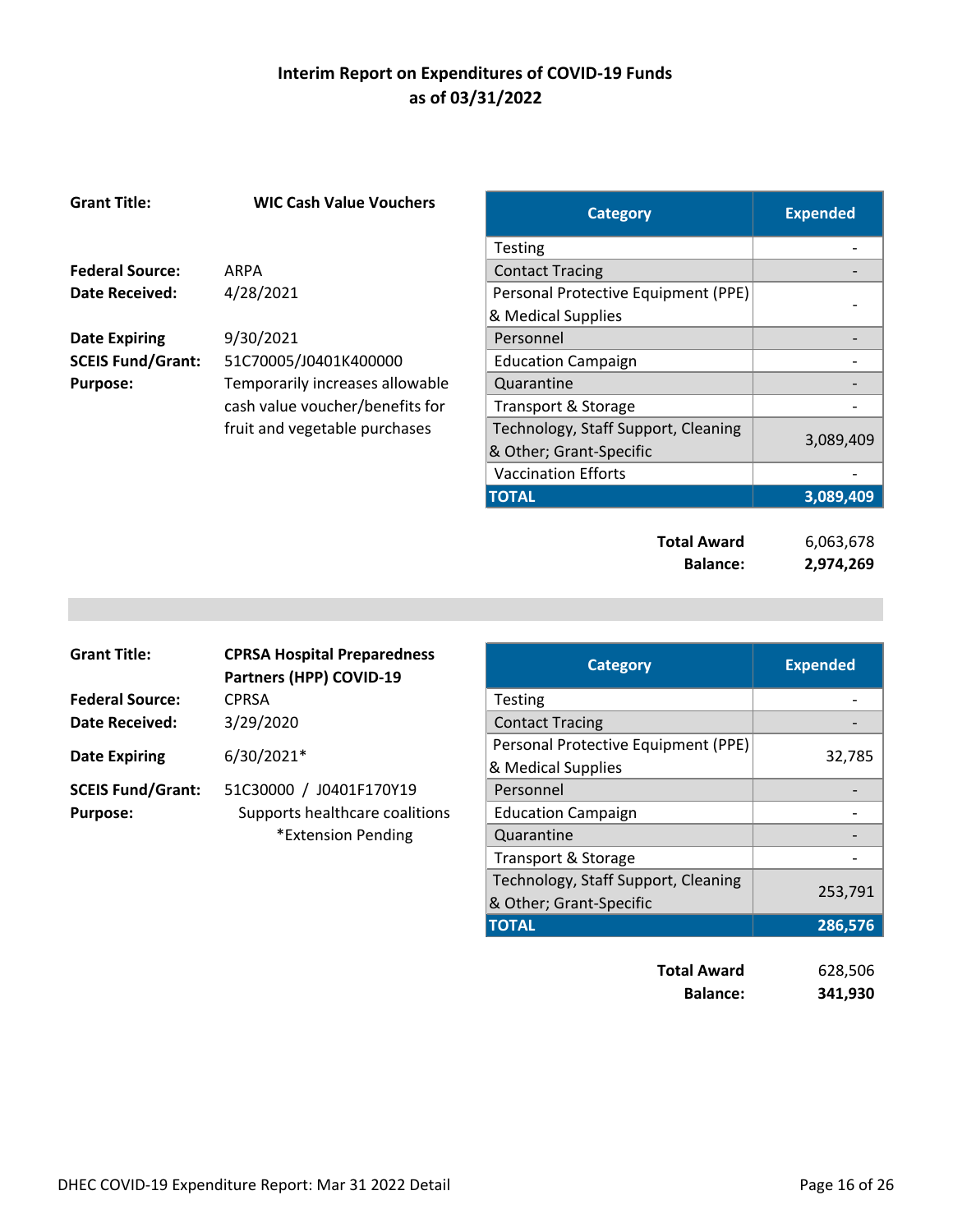| <b>Grant Title:</b>      | <b>CARES Hospital Preparedness</b><br>Partners (HPP) COVID-19 | <b>Category</b>                     | <b>Expended</b> |
|--------------------------|---------------------------------------------------------------|-------------------------------------|-----------------|
|                          | Supplement                                                    | Testing                             | 16,539          |
| <b>Federal Source:</b>   | <b>CARES</b>                                                  | <b>Contact Tracing</b>              |                 |
| <b>Date Received:</b>    | 5/22/2020                                                     | Personal Protective Equipment (PPE) |                 |
|                          |                                                               | & Medical Supplies                  | 169,161         |
| <b>Date Expiring:</b>    | 6/30/2021*                                                    | Personnel                           |                 |
| <b>SCEIS Fund/Grant:</b> | 51C10014 / J0401F170X19                                       | <b>Education Campaign</b>           | 42              |
| <b>Purpose:</b>          | Funds used to support healthcare                              | Quarantine                          |                 |
|                          | coalitions with COVID19 response                              | Transport & Storage                 |                 |
|                          | activities. MUSC, the state's                                 | Technology, Staff Support, Cleaning | 532,483         |
|                          | Special Pathogen Center, to                                   | & Other; Grant-Specific             |                 |
|                          | receive \$175,455.                                            | <b>Vaccination Efforts</b>          | 8,810           |
|                          | *Extension Pending                                            | <b>TOTAL</b>                        | 727,035         |
|                          |                                                               |                                     |                 |
|                          |                                                               | <b>Total Award</b>                  | 1,687,823       |
|                          |                                                               | <b>Balance:</b>                     | 960,788         |

| <b>Grant Title:</b>      | Epi & Lab Capacity (ELC):<br><b>Infection Prevention &amp; Control</b> | <b>Category</b>                     | <b>Expended</b> |
|--------------------------|------------------------------------------------------------------------|-------------------------------------|-----------------|
|                          | <b>Training</b>                                                        | <b>Testing</b>                      |                 |
| <b>Federal Source:</b>   | <b>CPRSA</b>                                                           | <b>Contact Tracing</b>              |                 |
| Date Received:           | 5/28/2020                                                              | Personal Protective Equipment (PPE) |                 |
|                          |                                                                        | & Medical Supplies                  |                 |
| <b>Date Expiring</b>     | 5/27/2022                                                              | Personnel                           | 367,165         |
| <b>SCEIS Fund/Grant:</b> | 51C30000 / J0401U000Y19                                                | <b>Education Campaign</b>           | 7,575           |
| <b>Purpose:</b>          | Supports Project Firstline, CDC's                                      | Quarantine                          |                 |
|                          | national training collaborative for                                    | Transport & Storage                 |                 |
|                          | healthcare infection prevention                                        | Technology, Staff Support, Cleaning |                 |
|                          | and control                                                            | & Other; Grant-Specific             | 278             |
|                          |                                                                        | <b>TOTAL</b>                        | 375,018         |
|                          |                                                                        |                                     |                 |

**Total Award** 1,144,102 **Balance: 769,084**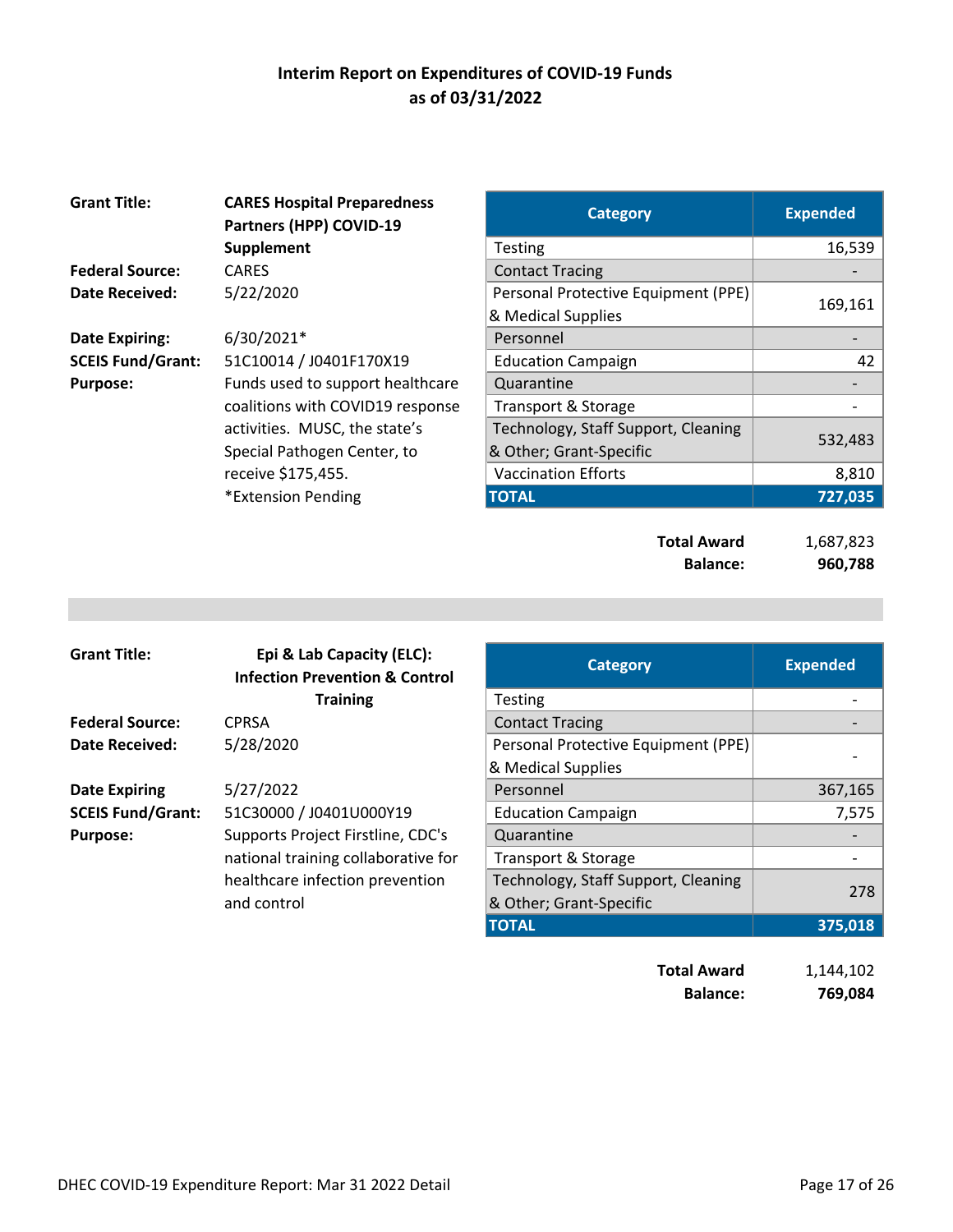**ELC: HIS COVID Category Category Expended** 

|                          |                                                              | Testing                                                    |                 |
|--------------------------|--------------------------------------------------------------|------------------------------------------------------------|-----------------|
| <b>Federal Source:</b>   | <b>CARES</b>                                                 | <b>Contact Tracing</b>                                     |                 |
| <b>Date Received:</b>    | 6/29/2021                                                    | Personal Protective Equipment (PPE)                        |                 |
|                          |                                                              | & Medical Supplies                                         |                 |
| <b>Date Expiring</b>     | 7/31/2024                                                    | Personnel                                                  | 72,339          |
| <b>SCEIS Fund/Grant:</b> | 51C10016/J0401U100F00                                        | <b>Education Campaign</b>                                  |                 |
| <b>Purpose:</b>          | To build upon existing ELC                                   | Quarantine                                                 |                 |
|                          | infrastructure that emphasizes                               | <b>Transport &amp; Storage</b>                             |                 |
|                          | the coordination and critical                                | Technology, Staff Support, Cleaning                        |                 |
|                          | integration of laboratory with                               | & Other; Grant-Specific                                    |                 |
|                          | epidemiology and health                                      | <b>Vaccination Efforts</b>                                 |                 |
|                          | information systems in order to                              | <b>TOTAL</b>                                               | 72,339          |
|                          | maximize the public health impact                            |                                                            |                 |
|                          | of available resources.                                      | <b>Total Award</b>                                         | 109,580         |
|                          |                                                              | <b>Balance:</b>                                            | 37,241          |
|                          |                                                              |                                                            |                 |
|                          |                                                              |                                                            |                 |
|                          |                                                              |                                                            |                 |
|                          |                                                              |                                                            |                 |
| <b>Grant Title:</b>      | <b>ELC: Infants W/Congenital</b>                             |                                                            |                 |
|                          | <b>Exposure</b>                                              | <b>Category</b>                                            | <b>Expended</b> |
|                          |                                                              | Testing                                                    |                 |
| <b>Federal Source:</b>   | <b>CARES</b>                                                 | <b>Contact Tracing</b>                                     |                 |
| <b>Date Received:</b>    | 6/29/2021                                                    | Personal Protective Equipment (PPE)                        |                 |
|                          |                                                              | & Medical Supplies                                         |                 |
| <b>Date Expiring</b>     | 7/31/2024                                                    | Personnel                                                  |                 |
| <b>SCEIS Fund/Grant:</b> | 51C10016/J0401U100J00                                        | <b>Education Campaign</b>                                  |                 |
| <b>Purpose:</b>          |                                                              | Quarantine                                                 |                 |
|                          | To build upon existing ELC<br>infrastructure that emphasizes |                                                            |                 |
|                          | the coordination and critical                                | Transport & Storage<br>Technology, Staff Support, Cleaning |                 |
|                          |                                                              | & Other; Grant-Specific                                    | 93              |
|                          | integration of laboratory with<br>epidemiology and health    | <b>Vaccination Efforts</b>                                 |                 |
|                          | information systems in order to                              | <b>TOTAL</b>                                               | 93              |
|                          | maximize the public health impact                            |                                                            |                 |
|                          | of available resources.                                      | <b>Total Award</b>                                         | 184,586         |

**Grant Title:**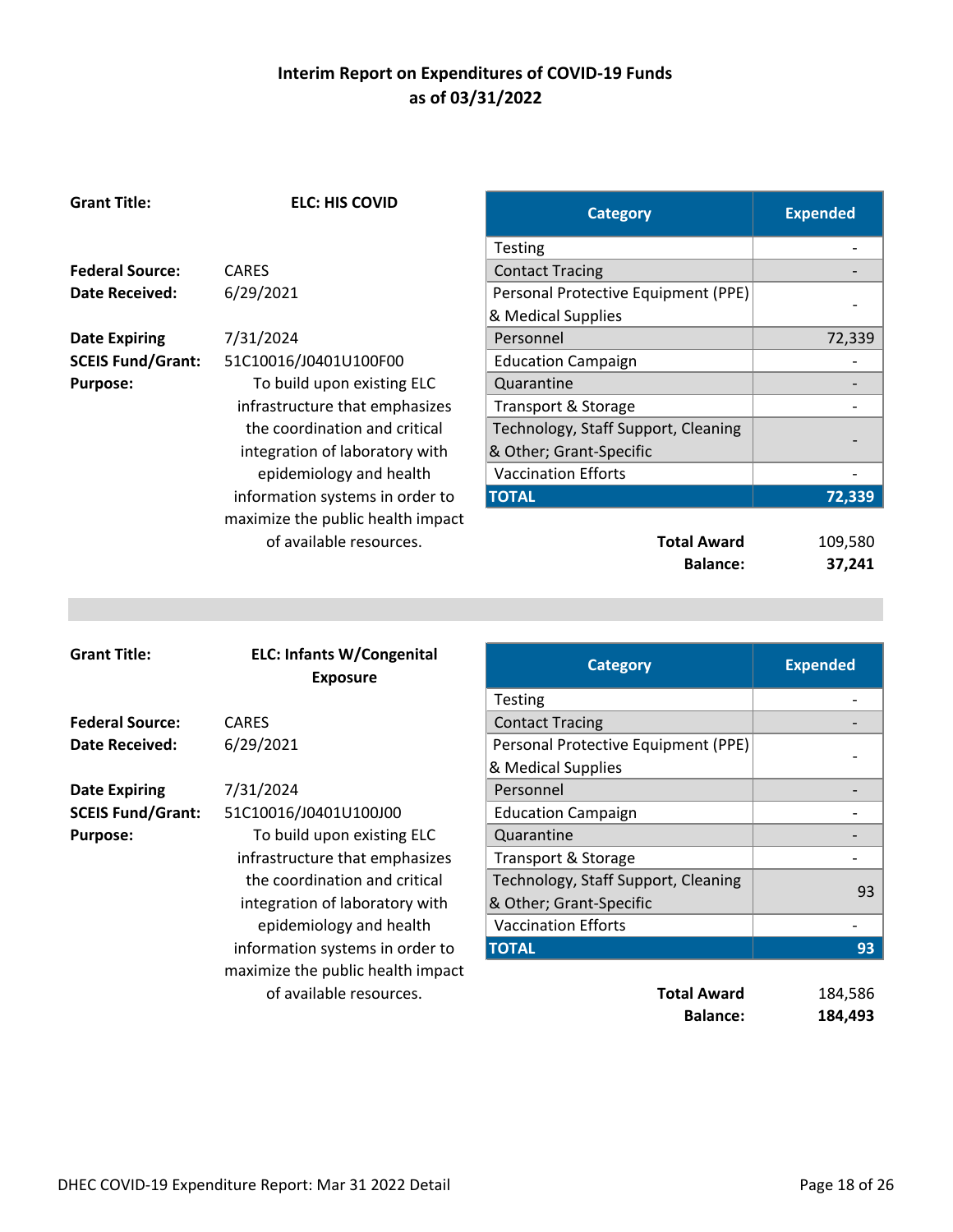| <b>Grant Title:</b>      | <b>ELC: NIOSH</b>                 | <b>Category</b>                     | <b>Expended</b> |
|--------------------------|-----------------------------------|-------------------------------------|-----------------|
|                          |                                   | Testing                             | 6,276           |
| <b>Federal Source:</b>   | <b>CARES</b>                      | <b>Contact Tracing</b>              |                 |
| Date Received:           | 8/1/2021                          | Personal Protective Equipment (PPE) |                 |
|                          |                                   | & Medical Supplies                  |                 |
| <b>Date Expiring</b>     | 7/31/2023                         | Personnel                           | 19,046          |
| <b>SCEIS Fund/Grant:</b> | 51C10016/J0401U100H00             | <b>Education Campaign</b>           |                 |
| <b>Purpose:</b>          | To build upon existing ELC        | Quarantine                          |                 |
|                          | infrastructure that emphasizes    | <b>Transport &amp; Storage</b>      |                 |
|                          | the coordination and critical     | Technology, Staff Support, Cleaning |                 |
|                          | integration of laboratory with    | & Other; Grant-Specific             | 81              |
|                          | epidemiology and health           | <b>Vaccination Efforts</b>          |                 |
|                          | information systems in order to   | <b>TOTAL</b>                        | 25,403          |
|                          | maximize the public health impact |                                     |                 |
|                          | of available resources.           | <b>Total Award</b>                  | 46,490          |
|                          |                                   | <b>Balance:</b>                     | 21,087          |
|                          |                                   |                                     |                 |
|                          |                                   |                                     |                 |
|                          |                                   |                                     |                 |
| <b>Grant Title:</b>      | <b>Wastewater Surveillance</b>    | <b>Category</b>                     | <b>Expended</b> |
|                          |                                   |                                     |                 |

| <b>Grant Title:</b>      | <b>Wastewater Surveillance</b> | <b>Category</b>                     | <b>Expended</b> |
|--------------------------|--------------------------------|-------------------------------------|-----------------|
|                          |                                | <b>Testing</b>                      | 19,615          |
| <b>Federal Source:</b>   | <b>CARES</b>                   | <b>Contact Tracing</b>              |                 |
| <b>Date Received:</b>    | 8/1/2020                       | Personal Protective Equipment (PPE) |                 |
|                          |                                | & Medical Supplies                  |                 |
| <b>Date Expiring</b>     | 8/31/2022                      | Personnel                           |                 |
| <b>SCEIS Fund/Grant:</b> | 51C10016/J0401U000Y01          | <b>Education Campaign</b>           |                 |
| <b>Purpose:</b>          | Investigate the relationship   | Quarantine                          |                 |
|                          | between SARS-nCoV-2 detection  | Transport & Storage                 |                 |
|                          | in sewage systems and new      | Technology, Staff Support, Cleaning |                 |
|                          | clusters of human cases.       | & Other; Grant-Specific             | 18,508          |
|                          |                                | <b>Vaccination Efforts</b>          |                 |
|                          |                                | <b>TOTAL</b>                        | 38,123          |
|                          |                                |                                     |                 |
|                          |                                | <b>Total Award</b>                  | 300,000         |

**Balance: 261,877**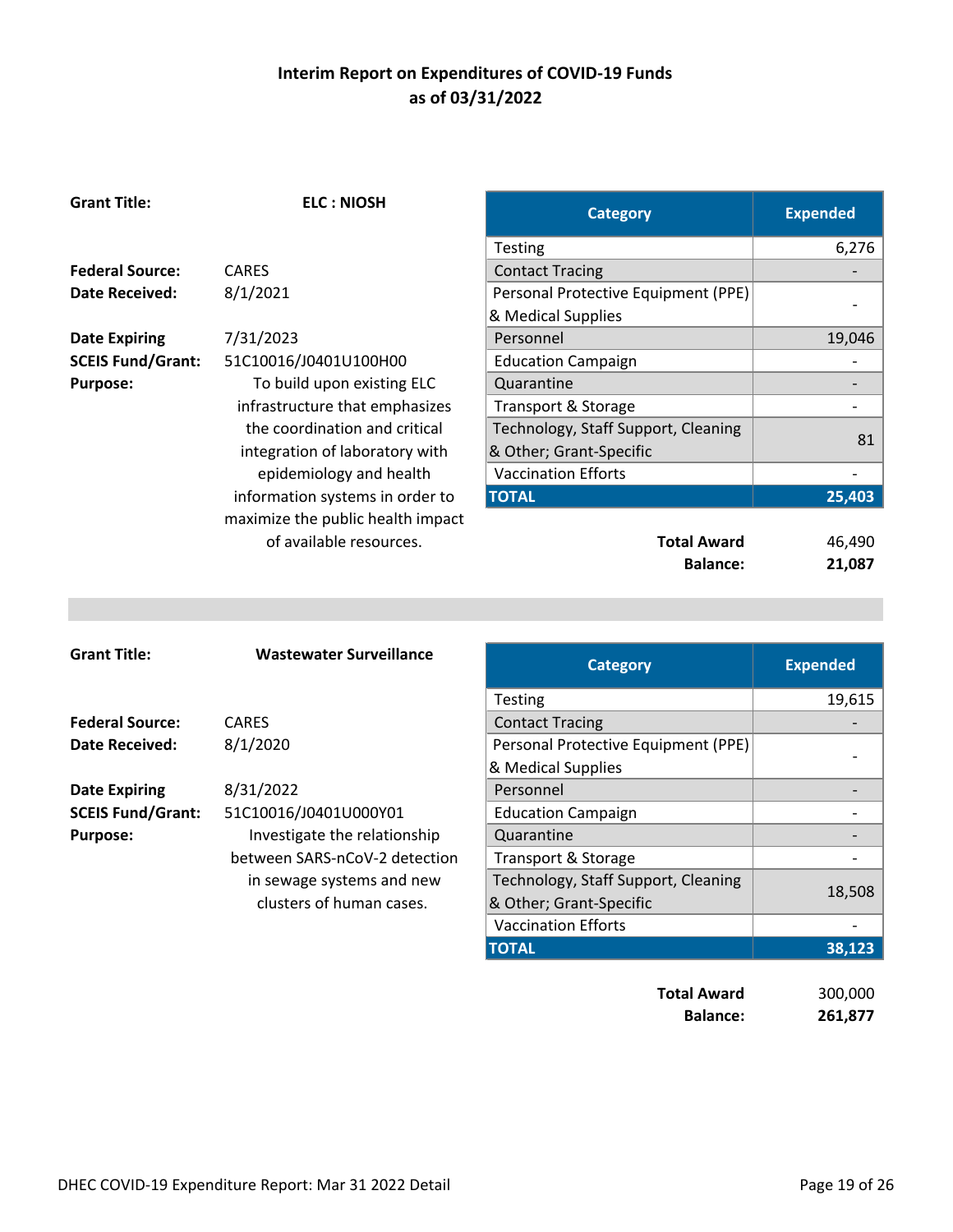**Travelers Health** 

|                          |                                    | <b>Category</b>                       | expenaea                     |
|--------------------------|------------------------------------|---------------------------------------|------------------------------|
|                          |                                    | Testing                               |                              |
| <b>Federal Source:</b>   | <b>PPPHCE</b>                      | <b>Contact Tracing</b>                |                              |
| Date Received:           | 8/1/2020                           | Personal Protective Equipment (PPE)   |                              |
|                          |                                    | & Medical Supplies                    |                              |
| <b>Date Expiring</b>     | 12/15/2022                         | Personnel                             | 33,175                       |
| <b>SCEIS Fund/Grant:</b> | 51C40000/J0401U000V01              | <b>Education Campaign</b>             |                              |
| <b>Purpose:</b>          | Enhance practices related to the   | Quarantine                            |                              |
|                          | management of traveler-related     | Transport & Storage                   |                              |
|                          | data, ensure best practices        | Technology, Staff Support, Cleaning   | 83,200                       |
|                          | around public health activities at | & Other; Grant-Specific               |                              |
|                          | travel hubs and among travel       | <b>Vaccination Efforts</b>            |                              |
|                          | industry stakeholders, and         | <b>TOTAL</b>                          | 116,375                      |
|                          | improve communication with         |                                       |                              |
|                          | international travelers            | <b>Total Award</b>                    | 200,000                      |
|                          |                                    | <b>Balance:</b>                       | 83,625                       |
|                          |                                    |                                       |                              |
|                          |                                    |                                       |                              |
|                          |                                    |                                       |                              |
|                          |                                    |                                       |                              |
| <b>Grant Title:</b>      | <b>ELC: Data Modernization</b>     | <b>Category</b>                       | <b>Expended</b>              |
|                          |                                    |                                       |                              |
|                          |                                    | Testing                               |                              |
| <b>Federal Source:</b>   | <b>CARES</b>                       | <b>Contact Tracing</b>                |                              |
| <b>Date Received:</b>    | 8/1/2021                           | Personal Protective Equipment (PPE)   |                              |
|                          |                                    | & Medical Supplies                    |                              |
| <b>Date Expiring</b>     | 7/31/2023                          | Personnel                             | 104,225                      |
| <b>SCEIS Fund/Grant:</b> | 51C10016/J0401U100K00              | <b>Education Campaign</b>             |                              |
| <b>Purpose:</b>          | To build upon existing ELC         | Quarantine                            | $\qquad \qquad \blacksquare$ |
|                          | infrastructure that emphasizes     | Transport & Storage                   | $\overline{\phantom{0}}$     |
|                          | the coordination and critical      | Technology, Staff Support, Cleaning   |                              |
|                          | integration of laboratory with     | & Other; Grant-Specific               |                              |
|                          | epidemiology and health            | <b>Vaccination Efforts</b>            |                              |
|                          | information systems in order to    | <b>TOTAL</b>                          | 104,225                      |
|                          | maximize the public health impact  |                                       |                              |
|                          | of available resources.            | <b>Total Award</b><br><b>Balance:</b> | 3,118,254<br>3,014,029       |

**Grant Title:**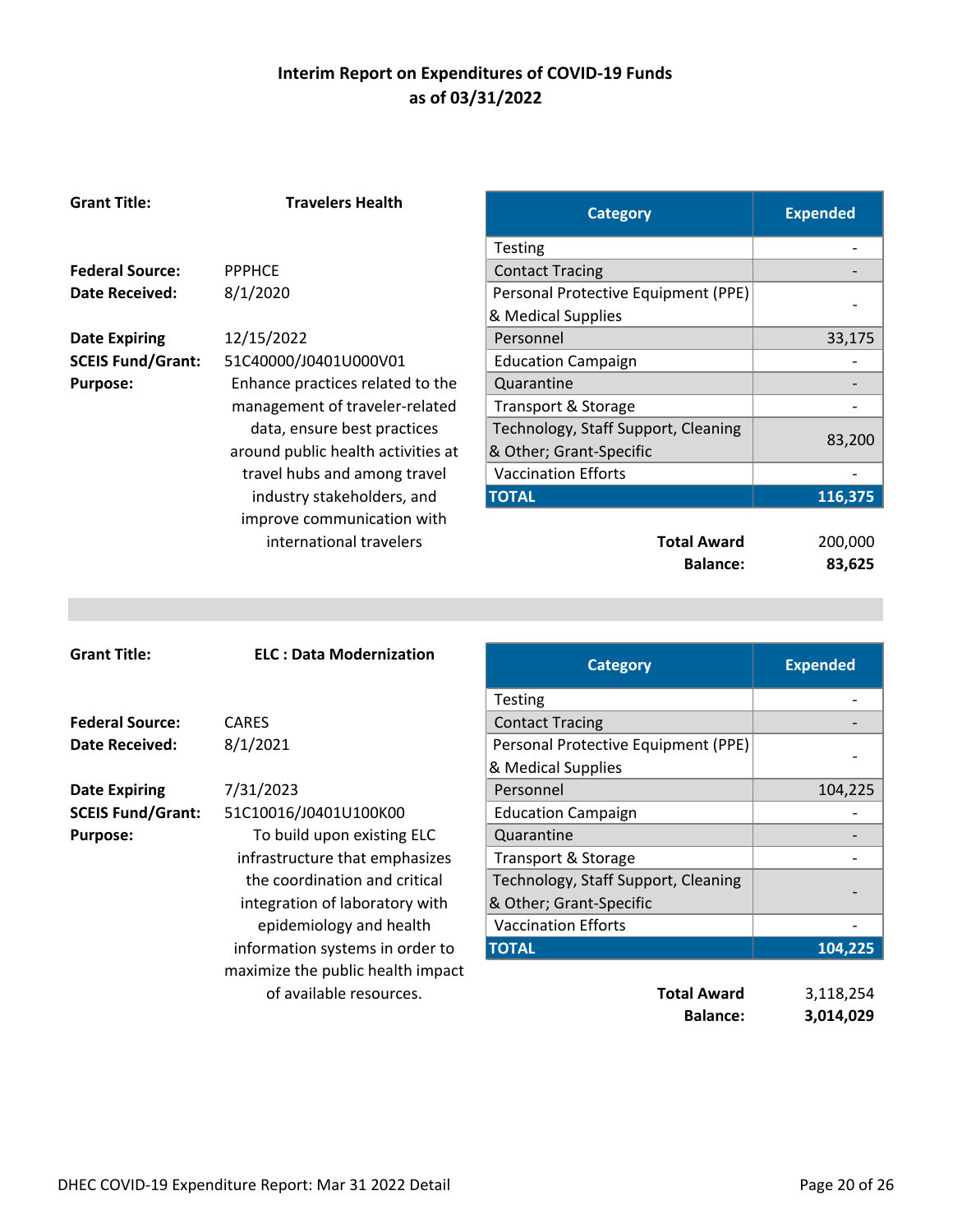| <b>Grant Title:</b>      | <b>AMD Sequencing &amp; Analytics</b> | <b>Category</b>                     | <b>Expended</b> |
|--------------------------|---------------------------------------|-------------------------------------|-----------------|
|                          |                                       | Testing                             | 65,403          |
| <b>Federal Source:</b>   | ARPA                                  | <b>Contact Tracing</b>              |                 |
| Date Received:           | 9/9/2021                              | Personal Protective Equipment (PPE) |                 |
|                          |                                       | & Medical Supplies                  |                 |
| <b>Date Expiring</b>     | 7/31/2024                             | Personnel                           |                 |
| <b>SCEIS Fund/Grant:</b> | 51C70002/J0401U100A00                 | <b>Education Campaign</b>           |                 |
| <b>Purpose:</b>          | Support sequencing and analytic       | Quarantine                          |                 |
|                          | capacity building in microbial        | Transport & Storage                 |                 |
|                          | genomics and bioinformatics as        | Technology, Staff Support, Cleaning | 250             |
|                          | well as to further the                | & Other; Grant-Specific             |                 |
|                          | development of AMD capacity in        | <b>Vaccination Efforts</b>          |                 |
|                          | health departments.                   | <b>TOTAL</b>                        | 65,653          |
|                          |                                       |                                     |                 |
|                          |                                       | <b>Total Award</b>                  | 3,728,600       |
|                          |                                       | <b>Balance:</b>                     | 3,662,947       |

| <b>Grant Title:</b>      | <b>ELC Advanced Molecular</b><br><b>Detection</b> | <b>Category</b>                     | <b>Expended</b> |
|--------------------------|---------------------------------------------------|-------------------------------------|-----------------|
|                          |                                                   | Testing                             | 227,299         |
| <b>Federal Source:</b>   | <b>PPPHCE</b>                                     | <b>Contact Tracing</b>              |                 |
| Date Received:           | 8/1/2020                                          | Personal Protective Equipment (PPE) |                 |
|                          |                                                   | & Medical Supplies                  |                 |
| <b>Date Expiring</b>     | 12/15/2022                                        | Personnel                           |                 |
| <b>SCEIS Fund/Grant:</b> | 51C40000/J0401U000T01                             | <b>Education Campaign</b>           |                 |
| <b>Purpose:</b>          | To support COVID-19 Advanced                      | Quarantine                          |                 |
|                          | <b>Molecular Detection Technologies</b>           | Transport & Storage                 |                 |
|                          |                                                   | Technology, Staff Support, Cleaning |                 |
|                          |                                                   | & Other; Grant-Specific             | 1,000           |
|                          |                                                   | <b>Vaccination Efforts</b>          |                 |
|                          |                                                   | <b>TOTAL</b>                        | 228,299         |

| <b>Total Award</b> | 235,000 |
|--------------------|---------|
| <b>Balance:</b>    | 6,701   |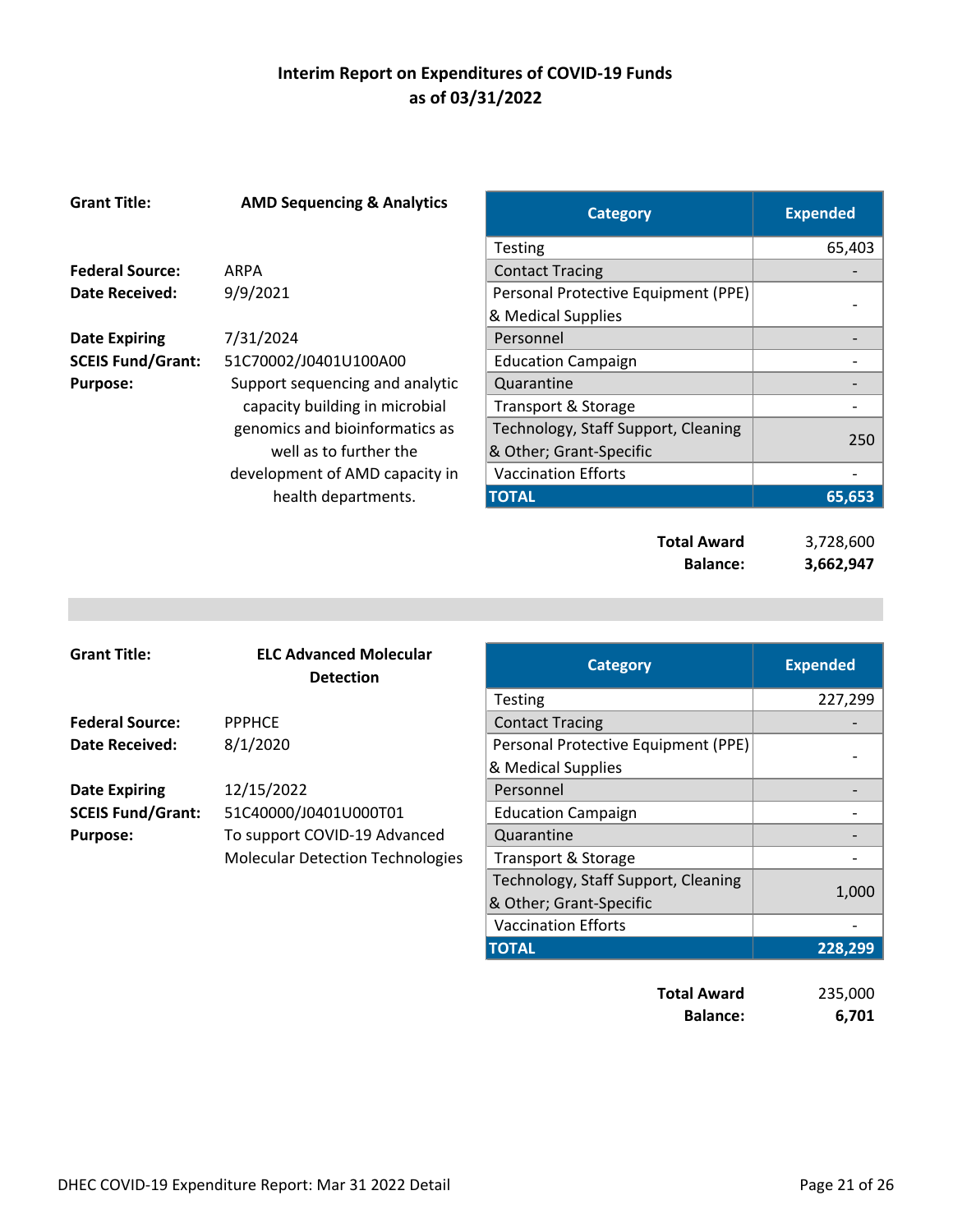| <b>Grant Title:</b>      | <b>PHL Preparedness</b>          | <b>Category</b>                                                | <b>Expended</b>    |
|--------------------------|----------------------------------|----------------------------------------------------------------|--------------------|
|                          |                                  | <b>Testing</b>                                                 | 297,399            |
| <b>Federal Source:</b>   | <b>PPPHCE</b>                    | <b>Contact Tracing</b>                                         |                    |
| <b>Date Received:</b>    | 8/1/2020                         | Personal Protective Equipment (PPE)                            |                    |
|                          |                                  | & Medical Supplies                                             |                    |
| <b>Date Expiring</b>     | 12/15/2022                       | Personnel                                                      |                    |
| <b>SCEIS Fund/Grant:</b> | 51C40000/J0401U000U01            | <b>Education Campaign</b>                                      |                    |
| <b>Purpose:</b>          | Strengthen's state public health | Quarantine                                                     |                    |
|                          | lab preparedness and response    | Transport & Storage                                            | 30                 |
|                          | capabilities                     | Technology, Staff Support, Cleaning<br>& Other; Grant-Specific | 57,589             |
|                          |                                  | <b>Vaccination Efforts</b>                                     |                    |
|                          |                                  | <b>TOTAL</b>                                                   | 355,018            |
|                          |                                  | <b>Total Award</b><br><b>Balance:</b>                          | 515,000<br>159,982 |

| <b>Grant Title:</b>      | <b>Rape Prevention and Education</b> | <b>Category</b>                     | <b>Expended</b> |
|--------------------------|--------------------------------------|-------------------------------------|-----------------|
|                          |                                      | <b>Testing</b>                      |                 |
| <b>Federal Source:</b>   | <b>CPRSA</b>                         | <b>Contact Tracing</b>              |                 |
| <b>Date Received:</b>    | 6/19/2020                            | Personal Protective Equipment (PPE) |                 |
|                          |                                      | & Medical Supplies                  |                 |
| <b>Date Expiring</b>     | 1/31/2022                            | Personnel                           |                 |
| <b>SCEIS Fund/Grant:</b> | 51C30000/J0401F720V19                | <b>Education Campaign</b>           |                 |
| <b>Purpose:</b>          | Provide sexual violence              | Quarantine                          |                 |
|                          | prevention virtual resources to      | Transport & Storage                 |                 |
|                          | rape crisis centers, schools and     | Technology, Staff Support, Cleaning |                 |
|                          | agencies across the state.           | & Other; Grant-Specific             | 51,301          |
|                          | <b>Extension requested</b>           | <b>Vaccination Efforts</b>          |                 |
|                          |                                      | <b>TOTAL</b>                        | 51,301          |
|                          |                                      | <b>Total Award</b>                  | 53,158          |

**Balance: 1,857**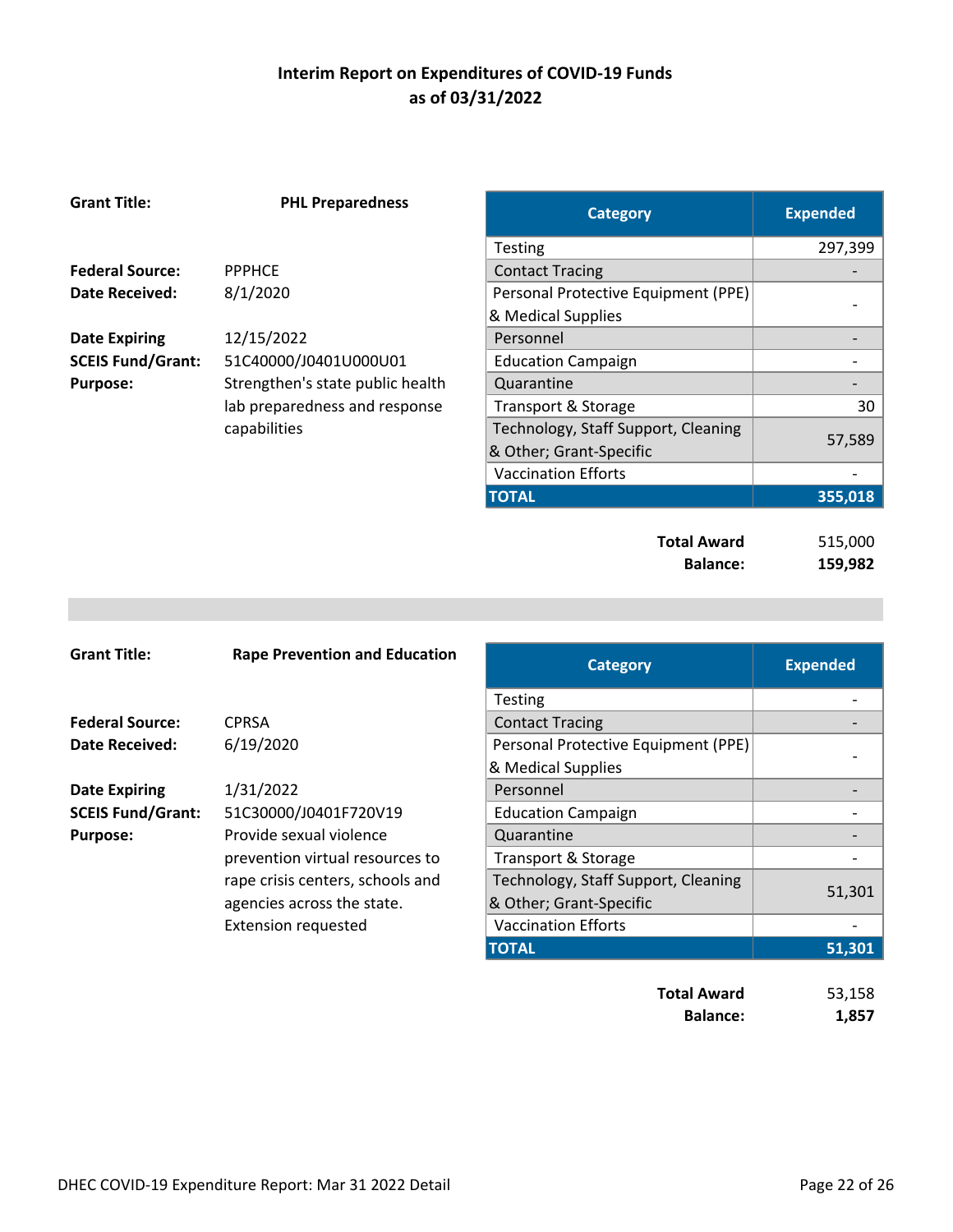| <b>Grant Title:</b>      | <b>Ryan White HIV/AIDS Program</b><br>Part B COVID-19 Response | <b>Category</b>                     | <b>Expended</b> |
|--------------------------|----------------------------------------------------------------|-------------------------------------|-----------------|
| <b>Federal Source:</b>   | <b>CARES</b>                                                   | Testing                             |                 |
| <b>Date Received:</b>    | 4/1/2020                                                       | <b>Contact Tracing</b>              |                 |
|                          | 3/31/2022                                                      | Personal Protective Equipment (PPE) |                 |
| <b>Date Expiring</b>     |                                                                | & Medical Supplies                  |                 |
| <b>SCEIS Fund/Grant:</b> | 51C10007 / J0401F520V19                                        | Personnel                           |                 |
| <b>Purpose:</b>          | To prevent, prepare for, and                                   | <b>Education Campaign</b>           |                 |
|                          | respond to COVID-19, as needs                                  | Quarantine                          |                 |
|                          | evolve for clients of Ryan White                               | Transport & Storage                 |                 |
|                          | HIV/AIDS program recipients.                                   | Technology, Staff Support, Cleaning |                 |
|                          |                                                                | 0 Othor: Cront Cnooific             | 882,4           |

| <b>Ryan White HIV/AIDS Program</b><br>Part B COVID-19 Response | <b>Category</b>                     | <b>Expended</b> |
|----------------------------------------------------------------|-------------------------------------|-----------------|
| CARES                                                          | <b>Testing</b>                      |                 |
| 4/1/2020                                                       | <b>Contact Tracing</b>              |                 |
| 3/31/2022                                                      | Personal Protective Equipment (PPE) |                 |
|                                                                | & Medical Supplies                  |                 |
| 51C10007 / J0401F520V19                                        | Personnel                           |                 |
| To prevent, prepare for, and                                   | <b>Education Campaign</b>           |                 |
| respond to COVID-19, as needs                                  | Quarantine                          |                 |
| evolve for clients of Ryan White                               | Transport & Storage                 |                 |
| HIV/AIDS program recipients.                                   | Technology, Staff Support, Cleaning |                 |
|                                                                | & Other; Grant-Specific             | 882,456         |
|                                                                | <b>TOTAL</b>                        | 882,456         |
|                                                                |                                     |                 |

| <b>Total Award</b> | 1,074,938 |
|--------------------|-----------|
| <b>Balance:</b>    | 192,482   |

| <b>Grant Title:</b>      | <b>Housing Opportunities for</b><br><b>Persons with AIDS (HOPWA)</b> | <b>Category</b>                     |
|--------------------------|----------------------------------------------------------------------|-------------------------------------|
|                          |                                                                      | <b>Testing</b>                      |
| <b>Federal Source:</b>   | <b>CARES</b>                                                         | <b>Contact Tracing</b>              |
| Date Received:           | 3/27/2020                                                            | Personal Protective Equipment (PPE) |
|                          |                                                                      | & Medical Supplies                  |
| <b>Date Expiring</b>     | 6/7/2023                                                             | Personnel                           |
| <b>SCEIS Fund/Grant:</b> | 51C10008 / J0401F020V19                                              | <b>Education Campaign</b>           |
| <b>Purpose:</b>          | Supports housing opportunities                                       | Quarantine                          |
|                          | for people diagnosed with AIDS                                       | Transport & Storage                 |
|                          |                                                                      | Technology, Staff Support, Cleaning |
|                          |                                                                      | $0.01$ $0.001$                      |

| <b>Grant Title:</b>      | <b>Housing Opportunities for</b><br><b>Persons with AIDS (HOPWA)</b> | <b>Category</b>                     | <b>Expended</b> |
|--------------------------|----------------------------------------------------------------------|-------------------------------------|-----------------|
|                          |                                                                      | <b>Testing</b>                      | 47              |
| <b>Federal Source:</b>   | <b>CARES</b>                                                         | <b>Contact Tracing</b>              |                 |
| <b>Date Received:</b>    | 3/27/2020                                                            | Personal Protective Equipment (PPE) |                 |
|                          |                                                                      | & Medical Supplies                  | 64              |
| <b>Date Expiring</b>     | 6/7/2023                                                             | Personnel                           |                 |
| <b>SCEIS Fund/Grant:</b> | 51C10008 / J0401F020V19                                              | <b>Education Campaign</b>           | 1,229           |
| <b>Purpose:</b>          | Supports housing opportunities                                       | Quarantine                          |                 |
|                          | for people diagnosed with AIDS                                       | Transport & Storage                 |                 |
|                          |                                                                      | Technology, Staff Support, Cleaning |                 |
|                          |                                                                      | & Other; Grant-Specific             | 153,558         |
|                          |                                                                      | <b>TOTAL</b>                        | 154,898         |
|                          |                                                                      |                                     |                 |
|                          |                                                                      | <b>Total Award</b>                  | 337,889         |
|                          |                                                                      | <b>Balance:</b>                     | 182,991         |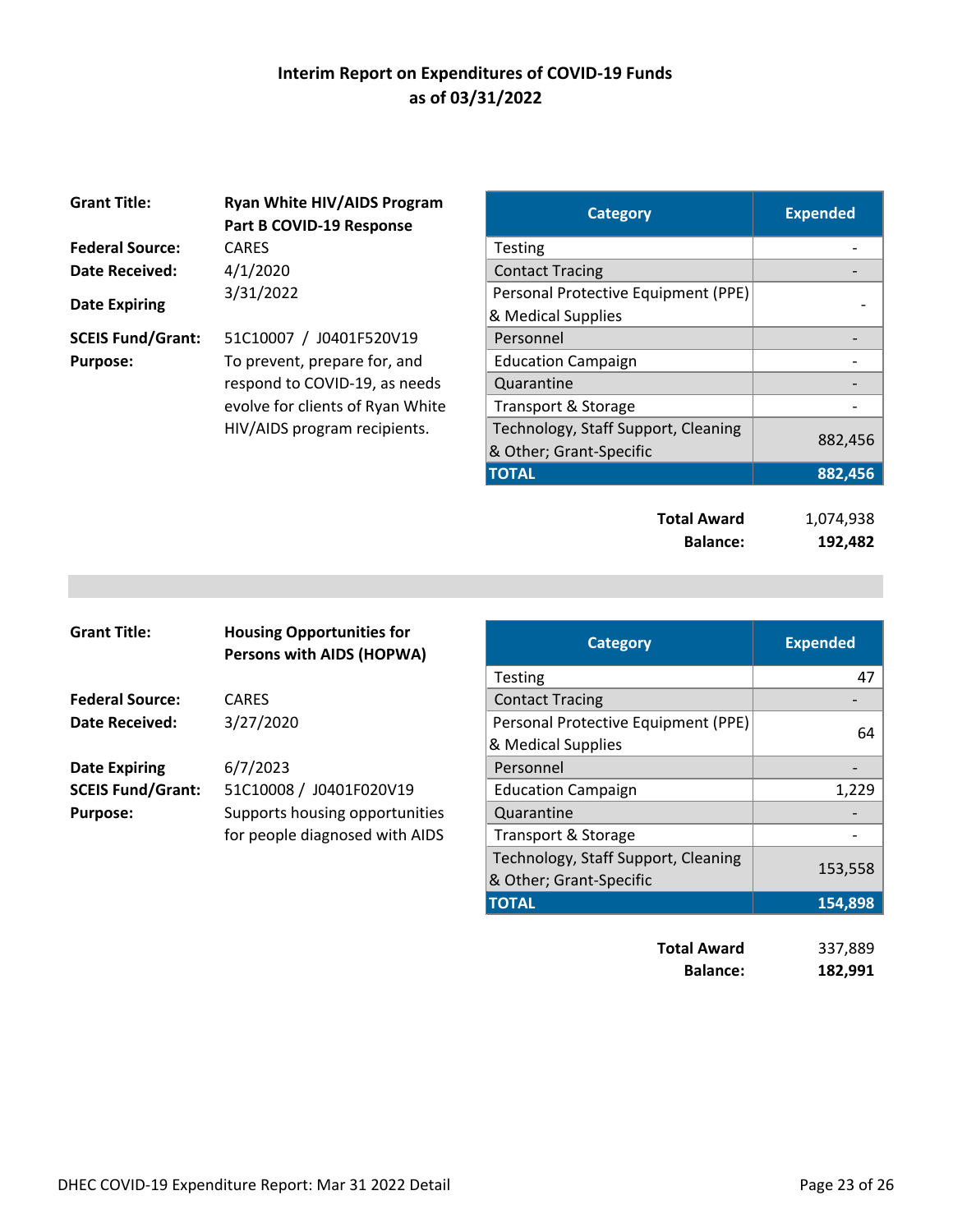| <b>Grant Title:</b>      | <b>Building Resilient and Inclusive</b><br><b>Communities</b> | <b>Category</b>                     | <b>Expended</b> |
|--------------------------|---------------------------------------------------------------|-------------------------------------|-----------------|
|                          |                                                               | <b>Testing</b>                      |                 |
| <b>Federal Source:</b>   | <b>CARES</b>                                                  | <b>Contact Tracing</b>              |                 |
| <b>Date Received:</b>    | 1/1/2021                                                      | Personal Protective Equipment (PPE) |                 |
|                          |                                                               | & Medical Supplies                  |                 |
| <b>Date Expiring</b>     | 12/31/2021                                                    | Personnel                           |                 |
| <b>SCEIS Fund/Grant:</b> | 51C10029/J0401G690000                                         | <b>Education Campaign</b>           | 2,434           |
| <b>Purpose:</b>          | Partnerships with organizations                               | Quarantine                          |                 |
|                          | supporting the emotional and                                  | Transport & Storage                 |                 |
|                          | social needs of older adults                                  | Technology, Staff Support, Cleaning |                 |
|                          | particularly those living in long-                            | & Other; Grant-Specific             | 200,705         |
|                          | term care facilities.                                         | <b>Vaccination Efforts</b>          |                 |
|                          |                                                               | <b>TOTAL</b>                        | 203,138         |
|                          |                                                               |                                     |                 |
|                          |                                                               | <b>Total Award</b>                  | 300,000         |
|                          |                                                               | <b>Balance:</b>                     | 96,862          |

| <b>Grant Title:</b>      | <b>Medicare Survey &amp; Certification</b> | <b>Category</b>                     | <b>Expended</b> |
|--------------------------|--------------------------------------------|-------------------------------------|-----------------|
|                          |                                            | <b>Testing</b>                      |                 |
| <b>Federal Source:</b>   | <b>CARES</b>                               | <b>Contact Tracing</b>              |                 |
| <b>Date Received:</b>    | 7/20/2020                                  | Personal Protective Equipment (PPE) |                 |
|                          |                                            | & Medical Supplies                  |                 |
| <b>Date Expiring</b>     | 9/30/2023                                  | Personnel                           |                 |
| <b>SCEIS Fund/Grant:</b> | 51C10022 / J0401F260X19                    | <b>Education Campaign</b>           |                 |
| <b>Purpose:</b>          | Backlog of recertifications,               | Quarantine                          |                 |
|                          | focused infection control surveys,         | Transport & Storage                 |                 |
|                          | complaints related to infection            | Technology, Staff Support, Cleaning |                 |
|                          | control violations, and revisit            | & Other; Grant-Specific             | 794,140         |
|                          | surveys to provide greater                 | <b>TOTAL</b>                        | 794,140         |
|                          | oversight of health care facilities        |                                     |                 |
|                          |                                            | <b>Total Award</b>                  | 1,002,456       |
|                          |                                            | <b>Balance:</b>                     | 208,316         |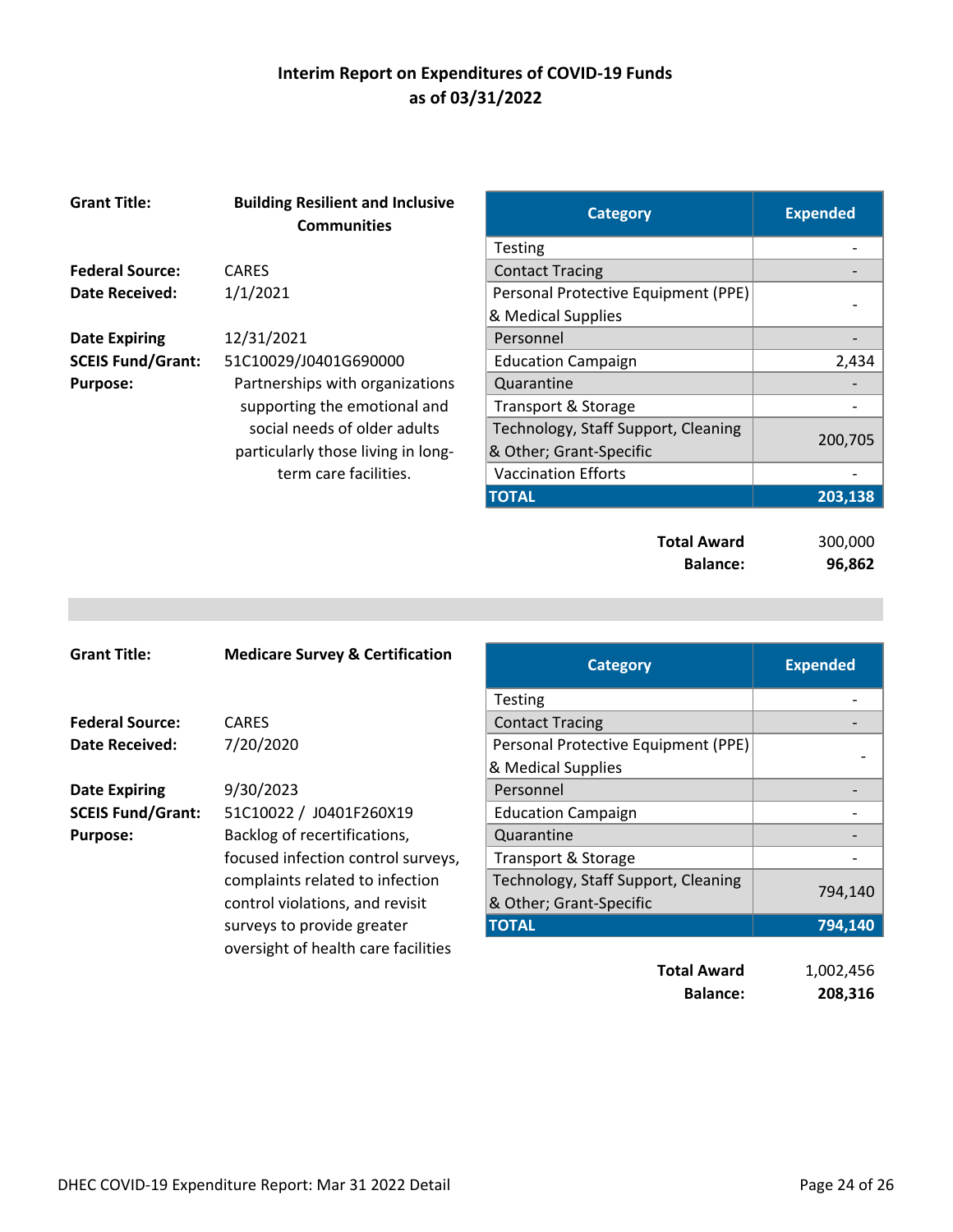| <b>Grant Title:</b>      | <b>Medicare Survey &amp; Certification</b> | <b>Category</b>                     | <b>Expended</b> |
|--------------------------|--------------------------------------------|-------------------------------------|-----------------|
|                          |                                            | Testing                             |                 |
| <b>Federal Source:</b>   | <b>CARES</b>                               | <b>Contact Tracing</b>              |                 |
| <b>Date Received:</b>    | 7/20/2020                                  | Personal Protective Equipment (PPE) |                 |
|                          |                                            | & Medical Supplies                  |                 |
| <b>Date Expiring</b>     | 9/30/2023                                  | Personnel                           |                 |
| <b>SCEIS Fund/Grant:</b> | 51C10022 / J0401F260X20                    | <b>Education Campaign</b>           |                 |
| <b>Purpose:</b>          | Backlog of recertifications,               | Quarantine                          |                 |
|                          | focused infection control surveys,         | Transport & Storage                 |                 |
|                          | complaints related to infection            | Technology, Staff Support, Cleaning |                 |
|                          | control violations, and revisit            | & Other; Grant-Specific             | 208,316         |
|                          | surveys to provide greater                 | <b>TOTAL</b>                        | 208,316         |
|                          | oversight of health care facilities        |                                     |                 |
|                          |                                            | <b>Total Award</b>                  | 1,002,456       |
|                          |                                            | <b>Balance:</b>                     | 794,140         |

| <b>Grant Title:</b>      | <b>MIS-C ELC#4</b>                  | <b>Category</b>                     | <b>Expended</b> |
|--------------------------|-------------------------------------|-------------------------------------|-----------------|
|                          |                                     | <b>Testing</b>                      |                 |
| <b>Federal Source:</b>   | <b>CARES</b>                        | <b>Contact Tracing</b>              |                 |
| Date Received:           | 8/1/2020                            | Personal Protective Equipment (PPE) |                 |
|                          |                                     | & Medical Supplies                  |                 |
| <b>Date Expiring</b>     | 8/31/2022                           | Personnel                           | 7,201           |
| <b>SCEIS Fund/Grant:</b> | 51C10016/J0401U000Z01               | <b>Education Campaign</b>           |                 |
| <b>Purpose:</b>          | For communication of MIS-C          | Quarantine                          |                 |
|                          | surveillance requirements to        | Transport & Storage                 |                 |
|                          | healthcare providers, data          | Technology, Staff Support, Cleaning |                 |
|                          | collection on each potential case,  | & Other; Grant-Specific             |                 |
|                          | analysis of this data and provision | <b>Vaccination Efforts</b>          |                 |
|                          | of findings to CDC                  | <b>TOTAL</b>                        | 7,201           |

**Total Award** 100,000 **Balance:** 92,799